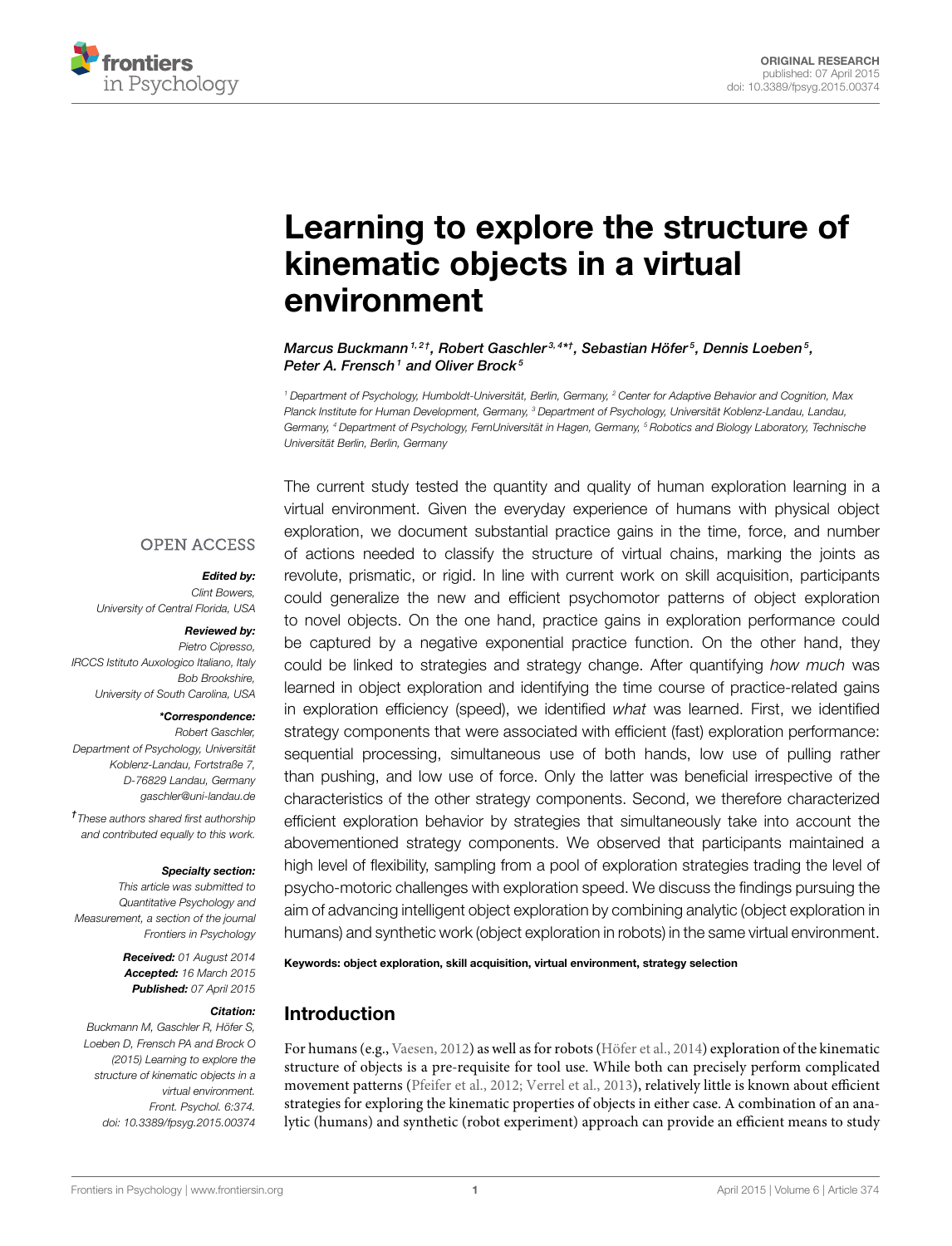intelligent object exploration. However, this requires a common test-bed for human and robot object exploration, as well as means to qualitatively and quantitatively analyze and describe human exploration behavior. Focusing on the latter, we present first steps to develop such an approach in a virtual environment similar to the one used in the robot simulation studies of [Katz et al. \(2008\)](#page-15-4).

Humans can interact easily and accurately with objects, because they explore their structure and features very efficiently [\(Klatzky et al., 1985\)](#page-15-5). The ability to perform such exploratory behavior constitutes an important component of humans' ability to adapt to significant variability in the environment. Of course, competent object use is driven in part by knowledge about the object's structure and function [\(Rosch et al., 1976;](#page-15-6) Lederman and Klatzky, [1990,](#page-15-7) [2004\)](#page-15-8). For instance, a human familiar with scissors will not need a long time to explore and use the structure of gas pipe pliers, since kinematic structure and function are similar. However, efficient exploration strategies might be at least as important for efficient object exploration, as precise sensors and effectors. For example, an assistance robot should use minimal time and a low number of interactions in order to explore the most crucial aspects of an object that could potentially serve as a tool. Humans already exhibit this capability and can adapt to new environments and tasks flexibly and effectively. We therefore believe that the analysis of human exploration behavior will not only lead to an understanding of human behavior but will also enable exploration behavior in a novel generation of robots that learn from interactions with their environment.

Exploration problems are often presented to humans as symbolic problem solving tasks. These tasks place minimal demands on physical interaction with the environment so that neither its potential costs nor its potential scaffolding function in the problem solving process can be evaluated (e.g., [Wason, 1960;](#page-16-0) Gaschler et al., [2012;](#page-15-9) [Wakebe et al., 2012\)](#page-16-1). Note that in some cases, symbolic problem solving has been combined with elaborate physical interaction (e.g., [Klahr and Dunbar, 1988\)](#page-15-10). However, flexible variation of experimental factors of an exploration task in a physical environment is difficult to achieve. In contrast, virtual environments effortlessly afford such variability and also enable the recording of force-interaction data. In virtual environments the experimenter can, for instance, flexibly arrange rooms to explore [\(Williams et al., 2007\)](#page-16-2) and experimental control can involve behavior-contingent manipulations that can only be achieved in a virtual environment. For instance, Patsenko and Altmann [\(2010\)](#page-15-11) exchanged virtual discs of the Tower of Hanoi problem solving task contingently upon eye-movements in order to probe adherence to advance planning vs. ad-hoc replanning. Participants adapted their plans for the next problem solving steps in line with the (predominantly unnoticed) changes in the virtual environment. Apart from attractive options in data logging and experimental manipulations, virtual environments allow for massed training before or after exposure to test situations outside the virtual environment (e.g., [Monge Pereira et al.,](#page-15-12) [2014\)](#page-15-12). Challenge level can be fine-tuned to the needs of special populations, and training can involve situations that would be too infrequent, too dangerous or too expensive to train outside the virtual environment. For instance, researchers have reported transfer of motor training to test measures (e.g., Monge Pereira et al., [2014\)](#page-15-12), as well induction of spatial orientation by vision and movement (e.g., [Williams et al., 2007\)](#page-16-2) or by haptics (e.g., [Afonso et al., 2010\)](#page-14-0) in virtual environments. Most important for the current research, virtual environments allow to enrich problem solving tasks by psycho-motoric demands. Different from many learning tasks involving exploration (cf. Gaissmaier and Schooler, [2008;](#page-15-13) [Gaschler et al., 2014a\)](#page-15-14), stimuli are complex, come in varied form and change dynamically according to participants' actions. Data logging in the virtual environment allows to keep track of the dynamically changing stimuli and actions, allowing to analyze changes in exploration behavior across trials. With a virtual environment, the same exploration task can be offered to different research participants. In addition, on the long run, exploration behavior can even be compared between humans and simulated robots operating in the same virtual environment.

Recent work in human movement research (e.g., [Verrel et al.,](#page-15-3) [2013\)](#page-15-3) and robotics (e.g., [Deimel et al., 2013\)](#page-15-15) suggests that physical constraints inherent in physical interaction with the environment can be used to foster adaptive behavior. However, as of yet this notion is not well represented in work on human skill acquisition and problem solving—two potential components of efficient object exploration skills. Human skill acquisition is often studied either with focus on psychomotor demands [\(Newell et al.,](#page-15-16) [2001\)](#page-15-16) or with focus on cognitive demands (e.g., [Logan, 1988;](#page-15-17) [Gaschler et al., 2015\)](#page-15-18)—rather than with focus on the combination of psychomotor and cognitive demands. In contrast, work on human problem solving has stressed that problem solving can profit from grounding in physical interaction [\(Watson, 1920;](#page-16-3) [Kirsh, 1995;](#page-15-19) [Vallée-Tourangeau et al., 2011;](#page-15-20) [Werner and Raab,](#page-16-4) [2013\)](#page-16-4). The arguments presented above suggest that exploration of the kinematic structure of objects should be studied from a learning perspective in a virtual task environment that provides both cognitive and psychomotor challenges. Such a setup offers opportunities and challenges for learning of efficient exploration behavior that would be masked when focusing either on the cognitive or the psychomotor aspects in isolation. Moment-to-moment variation in psychomotor demands influences the amount of cognitive resources available for other tasks and vice versa (e.g., [Verrel et al., 2009\)](#page-15-21). Importantly, variability in psychomotor demands can help to avoid that learning processes incorporate arbitrary motor contingencies (cf. [Butz et al., 2007\)](#page-15-22). For instance, research on category learning has documented surprising bindings between cognitive learning processes and arbitrary perceptual and motoric demands of the interface. [Ashby et al. \(2003\)](#page-15-23) observed a striking encapsulation of categorization knowledge. After learning how to differentiate stimuli according to a singledimensional rule, participants could transfer the acquired categorization knowledge to a setup where the fingers pushing the response buttons changed. However, transfer was not possible if the categorization task demanded the weighing of features on two dimensions, rather than a one-dimensional cutoff rule. While participants were able to acquire the knowledge necessary to classify objects based on a two-dimensional separation criterion, they could no longer use this (supposedly non-verbal) categorization knowledge when the assignment of fingers to response keys was changed.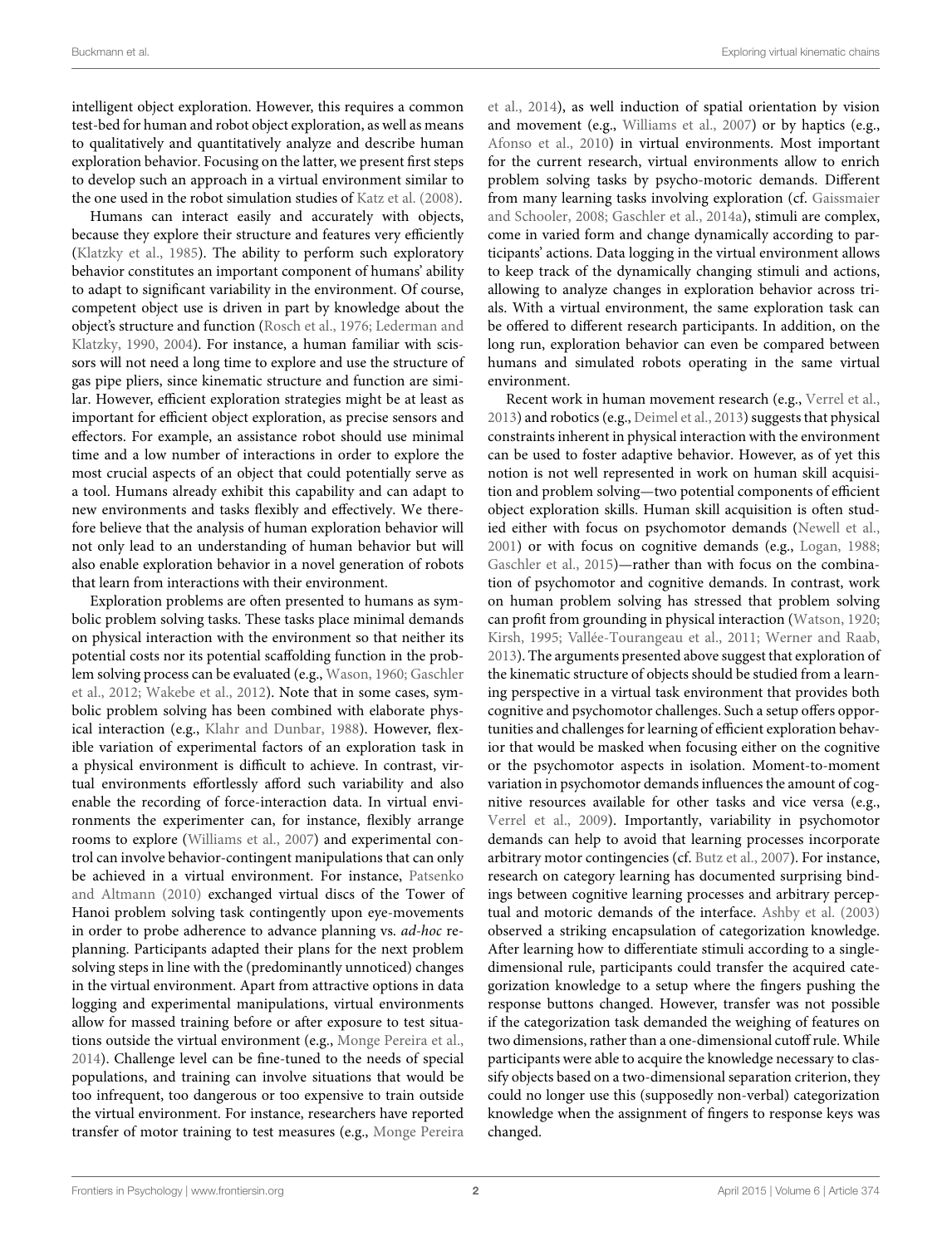# The Present Study

Instructing participants to repeatedly classify the kinematic structure of chains in a virtual environment, the current study tested the quantity and quality of human exploration learning. First we tested to what extent people would increase exploration efficiency (in terms of speed and force) with practice—despite that they can count on many object exploration episodes from outside the lab. Second we tested whether practice would lead to changes in the exploration strategies selected. This could be reflected in a reduction of strategy repertoire vs. maintained flexibility in selecting from a large pool.

Participants had the task to physically manipulate chains in a virtual environment (**[Figures 1A,B](#page-3-0)**) in order to classify the kinematic structure of each of these chains (i.e., by which type of joints the links of a chain were connected to one another). Everyday observation suggests that people seem to playfully explore the kinematic structure of objects and use them as tools (e.g., decomposing a new type of pen while talking on the phone). Here we tested the extent and kind of learning gains of adults in efficiency of object exploration despite such prior practice. We quantified the practice gains in time, force, and number of actions needed to classify the structure of virtual chains by marking the joints as revolute (i.e., hinge), prismatic (i.e., slider/spring), or rigid (i.e., fixed). With respect to quantity of learning, our research question was whether we could capture practice-related gains in exploration efficiency in a simple mathematical function tied to skill acquisition theories. While such an approach has proven useful in laboratory research on strategy change in skill acquisition when employing tasks with low psycho-motor demands (cf. [Anderson,](#page-14-1) [1982,](#page-14-1) [2002;](#page-15-24) [Gaschler et al., 2015\)](#page-15-18), learning outside the lab has not always been accessible to such modeling (cf. [Gaschler et al.,](#page-15-25) [2014b\)](#page-15-25). It is thus an open question whether mathematical modeling can help to summarize exploration learning in a complex task posing cognitive and psycho-motor challenges.

Apart from testing how much is learned and in what time-course, we probed what is learned. On the one hand, we investigated whether gains in exploration efficiency are based on specific memories of prior exploration episodes (cf. [Logan, 1988\)](#page-15-17), or, alternatively on the formation of more general exploration strategies (cf. [Gaschler et al., 2015\)](#page-15-18). The latter would allow participants to transfer exploration knowledge across chains of different size and shape. On the other hand, we aimed at pinning down exploration strategies. For this we investigated whether components of exploration behavior could be captured by quantitative indicators and whether these components could be traced back to overarching strategies. With practice, participants might optimize the selection of exploration strategies—potentially at the cost of maintaining a diverse repertoire of flexible exploration strategies. In a nutshell, our goal was to quantitatively describe exploration behavior and identify patterns related to efficient exploration. By extracting general features of efficient exploration, we tried to gain a general understanding of what works/does not work for humans so that later work can try to implement parts of these behavioral patterns in robots.

We tested the exploration behavior on randomly generated chains in a human sample  $(N = 19)$ . Similar to Gaschler et al. [\(2012\)](#page-15-9), the task was to identify the joints of the chain,

but this time by physical exploration rather than by keyboardcommanded discrete tests. The structure of the chain was explored by exerting force at blocks or joints of the chain by pulling or pushing (**[Figure 1A](#page-3-0)**). Interacting with the chain at or close to one link could also move or distort other parts of the chain—the more remote from the point of contact, the less the influence. The movement and position of the links allowed participants to reveal of which type a specific joint was. The haptic interfaces (**[Figure 1B](#page-3-0)**) provided force feedback to the user, so that the exploration would appear more realistic and intuitive. Both haptic devices (one for the left and one for the right hand) could be used simultaneously.

### Criteria for Learning

As we wanted to determine how humans learn to explore the kinematic structures, we needed a criterion for learning. The simulation software of the virtual environment recorded the time which was needed to classify the type of all joints in a chain, registered all interactions with links and recorded expenditure of force. We expected a strong learning effect, denoted by a decrease of the exploration time per chain over the experiment. Apart from recording how much was learned, we wanted to characterize what was learned. One means to characterize learning is to test if this learning is bound to particular material trained or generalizes to variants not practiced or practiced less often (cf. Kramer et al., [1991;](#page-15-26) [Katz et al., 2008;](#page-15-4) [Gaschler et al., 2012\)](#page-15-9). For instance, [Katz and Brock \(2008\)](#page-15-27) found that a simulated robot could transfer 30% of the gain in speed of exploration from a shorter chain (it was trained on) to a longer chain and [Gaschler et al. \(2012\)](#page-15-9) found that once a redundancy in the task material is discovered, it is transferred to novel stimuli.

# Identifying Interaction Strategies

In the current study, we identified general interaction strategies. These interaction strategies were examined on two different levels: the strategy level and the component level. In order to analyze strategy components, each interaction trace in the logged data was analyzed on its own: The amount of force used on the haptic interfaces, the usage of hands (left vs. right vs. both hands simultaneously), the preferred interaction type (pushing vs. pulling the kinematic structure) and the organization of the exploration (sequential interaction vs. unsystematic interaction) are crucial components. These components could be evaluated with regard to frequency of occurrence in the sample and efficiency. Based on this we analyzed combinations of components (i.e., strategy level).

# Methods

# **Participants**

We tested 19 participants (12 female, mean age 24.7 years, range: 19–30,  $SD = 3.85$ , all right handed) from the participant pool of the department of psychology of Humboldt-Universität zu Berlin. Data collection took place in the Robotics and Biology Laboratory at Technical University Berlin. Participants received course credit or  $\epsilon$ 8 as compensation for participating in the experiment lasting 45–60 min.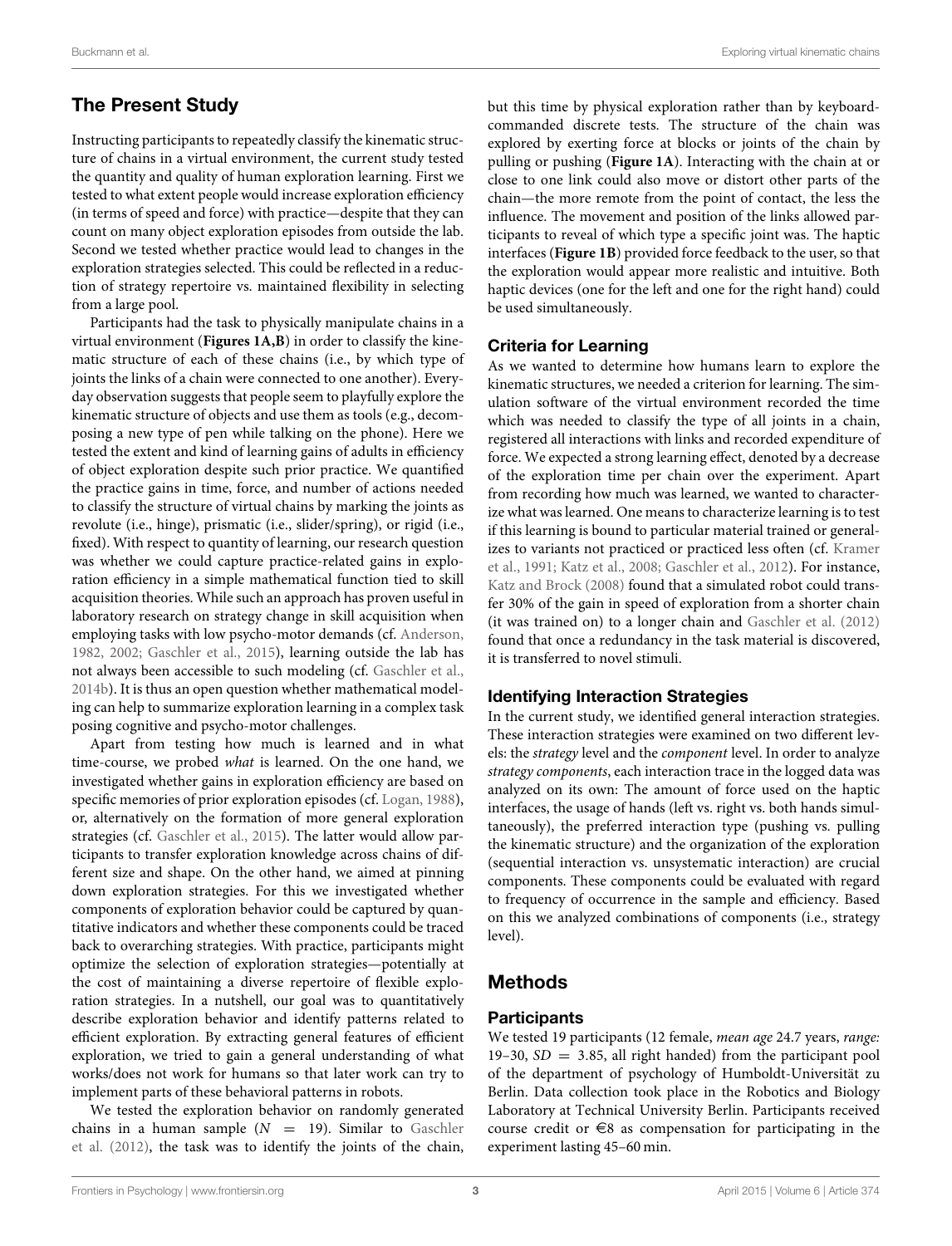

# <span id="page-3-0"></span>Materials and Apparatus

On each trial participants were faced with the task to explore and mark the structure of a kinematic chain. They used two Novint Falcon haptic devices for physical exploration in the virtual environment of  $9.8 \times 9.8 \times 9.8$  cm with a position resolution of 400 dpi on a 24-inch LCD screen and force feedback capabilities of 2 lbs controlled by physics engine NVIDIA PhysX Version 2.8.3 on a Linux platform. OpenSceneGraph 3.0 was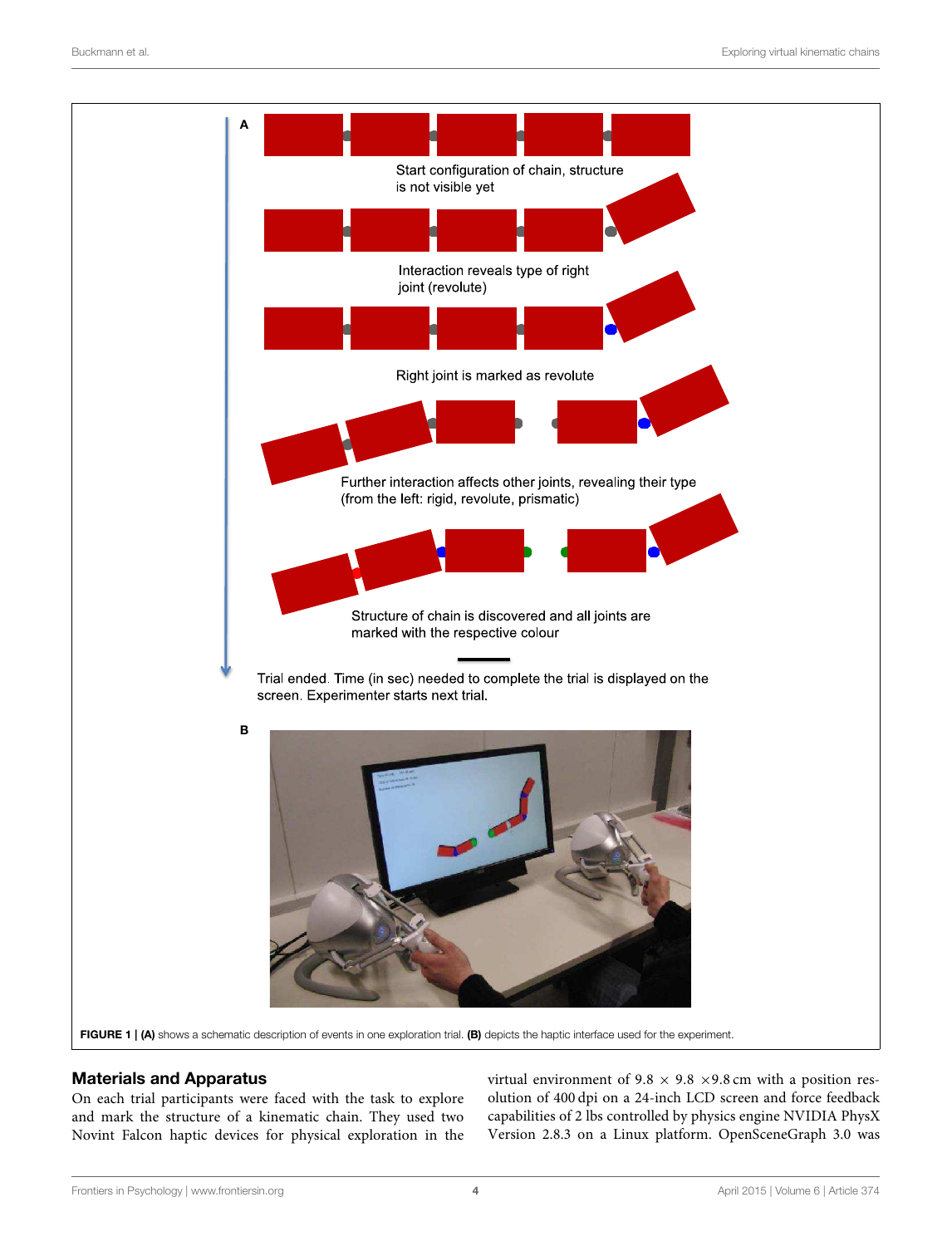used for visualization, while the simulation environment was programmed with C++. The visual perspective in the virtual environment was fixed to top view, so that participants had the experience of a two-dimensional setting. The cursors of the haptic interfaces were rigid gray hands with the tips of the virtual index fingers as contact points. All links of the chains had the same form and size ( $2.4 \times 1.3$  cm) and were presented in red. The joints were displayed as gray balls at the beginning of each trial and colored specific to the joint type by the participants. Participants used one button of the haptic device for marking the joint types. Another button was reserved for pulling the chains.

To mark a joint, the haptic device had to be moved close to the gap between the links before pressing one marking button. The color of the joint changed with each pressing of the button to indicate the joint type currently selected. The allocation of color to joint type was displayed in the bottom left of the screen (pris $matic = green$ , rigid = red, revolute = blue). When a trial was completed by the correct marking of all joints, the time needed to complete the trial appeared on the screen in green letters. To proceed to the next trial, the experimenter had to press the space bar.

We assigned all joint types (revolute, prismatic, rigid) randomly with equal probability with one exception. For some participants, the 2nd joint from the left was always revolute. Such a redundancy was discovered by the participants in our earlier work with shorter chains and a simplistic interaction mode [\(Gaschler et al., 2012\)](#page-15-9). Here, we wanted to test whether this would extent to situations with longer structures and enriched interaction opportunities.

# Procedure

Prior to the experiment, participants received an instruction sheet, informing them about the handling of the haptic interface and their task of identifying the joints. Participants underwent a training to get used to control the haptic interfaces under the supervision of the experimenter. In this warm up phase, three boxes had to be moved into a cell on the right side of the screen. This task could only be completed if pushing and pulling behavior were used to navigate the boxes. For pushing, the index finger of the hand-shaped cursor had to be moved against a block in the virtual environment. For pulling, the cursor was moved away while pressing a button at the handle of the haptic interface. After training, the experimenter started the main experiment and later refrained from commenting on the performance of the participants.

On each trial, one chain of 6–9 links (thus, 5–8 joints) was presented. Each participant had to run through four training blocks of eight trials to complete the experiment. We manipulated two variables on two levels, frequency of long chains (length-set condition) and simplification condition. Half of the participants explored 12 chains each of Length 7 and 8 and four chains each of Length 5 and 6 in each of the four training blocks. Reversely, for the other participants the short chains were frequent and the long chains infrequent. Orthogonal to the frequency manipulation we varied between participants whether or not there was an opportunity for a shortcut. In the simplification condition, all chains of the first three blocks had the regularity that the second joint from the left was of the revolute type. Participants were not told about the regularity and randomly assigned to the conditions.

While the experiment was running, the status of the haptic devices was logged with a frequency of 3 Hz. After the exploration of the chains was completed, participants were interviewed concerning whether they had recognized a regularity in the kinematic structures.

# Experimental Design

Dependent variables were the time participants needed to complete a trial, the physical force they used on the haptic interface and the interaction type (pushing vs. pulling). Within subjects factors were practice—indexed either in terms of training Block  $(1-4)$  or in terms of trials  $(1-32)$ , as well as the length of the chain (5–8 joints). Between-subjects variables were the manipulations of length set (short chains frequent vs. long chains frequent) and simplification option (shortcut possible vs. not possible). Due to technical difficulties we lost data of one participant in the cell of the design with no simplification condition and high frequency of long chains, leaving four participants in this cell and five in each of the other cells of the two-by-two design. In all analysis reported here, the significance level was set to  $\alpha = 0.05$ . The reported ANOVAs were Greenhouse-Geisser corrected.

# Results

Our major goal was to analyze how participants explored the kinematic structures and how exploration changed with practice. Below, we first we characterize practice-related gains in exploration efficiency (speed) according to how learning generalized across different virtual chains. Second, moving beyond this simple ANOVA approach to test transfer, we used mathematical modeling to compare the practice functions derived from different theories on human skill acquisition with the time course of improvements on the group level as well as the level of individual participants. Third, we developed measures to identify components of exploration strategies and related these components to exploration efficiency via hierarchical regression. Last we combined different components to strategies differing in the exploration efficiency they bring about.

# Quantifying Practice Related Gains and Transfer Across Chains

**[Figure 2](#page-5-0)** (left panel) shows that average time demand per successful exploration decreased by 50% from 30 to 15 s per chain from Block 1 (Trials 1–8) to Block 4 (Trials 25–32). While the left panel depicts the data averaged across all participants, in the right panel two groups of participants were analyzed separately: participants exposed to chains with joints selected fully at random vs. participants for whom the second joint from left was revolute in Blocks 1–3 (and random in Block 4). This provided participants with the opportunity to directly mark the fixed joint if they had learned about the regularity.

While prior results of tasks placing little load on psychomotor control showed substantial shortcut usage based on the discovery of simple regularities [\(Gaschler et al., 2012\)](#page-15-9), this was not the case in the current setup with long chains, two-handed operation and kinematic feedback. The right panel of the graph does not suggest any differences in exploration time for participants with vs.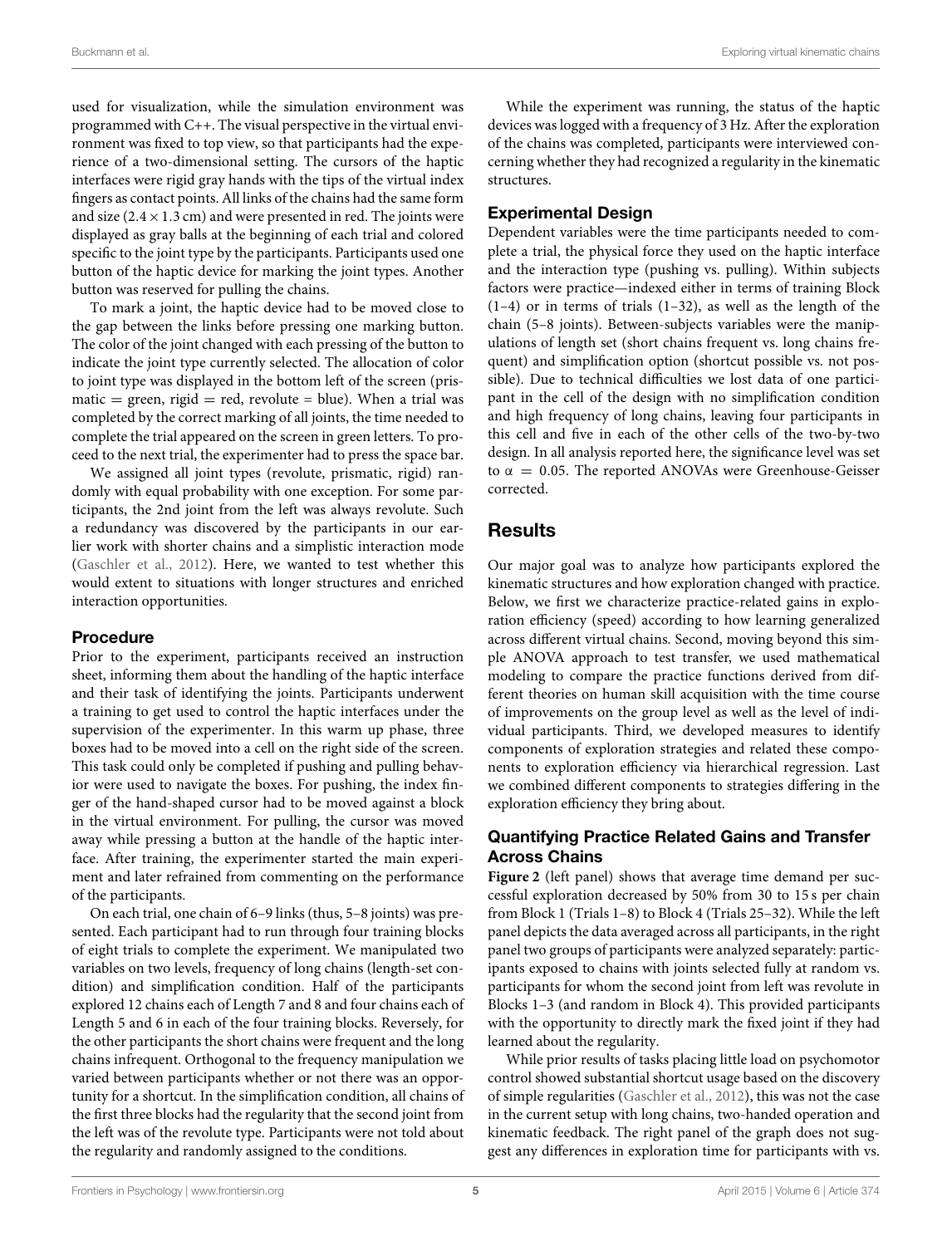without option for simplification. Accordingly, a mixed repeated measures analysis of variance (ANOVA) with Block as within participants factor and simplification option as a between participants factor only showed a main effect of Block,  $F_{(1,44, 24.59)}$  = 42.38,  $MSE = 46.21$ ,  $p < 0.001$ ,  $n_p^2 = 0.714$ . There was no effect of simplification option ( $F = 0$ ), nor any interaction effect. In line with the lack of a behavioral effect, the debriefing interview revealed that no participant in the simplification condition  $(N = 10)$  was aware of the regularity in the chain structure. Consistent with the absent difference in exploration time between the two groups, participants were not slowed down either, when in Block 4 the regularity in Joint 2 did no longer hold (**[Figure 2](#page-5-0)**, right panel).

As explained above, the experiment contained a second manipulation in order to probe the nature of the learning underlying the substantial improvement in performance we observed. Apart from varying whether or not the joint type of one joint was predictable, we varied the frequency with which chains of different length were presented. If learning was in part specific to chain length (cf. [Katz and Brock, 2008\)](#page-15-27), participants should explore chains of the length they are exposed to most frequently faster as compared to chains of the less frequent length. To the extent however, that learning generalizes across chains of different length, there should not be an effect of training frequency. Furthermore, there could in principle be an overall advantage of participants exposed to the long chains frequently. This is because long chains contain more joints and in consequence, the participants exploring many long chains had more exposure to joints during the 32 trials performed in the task.

The results (**[Figure 3](#page-5-1)**) suggest that learning was not specific to chain length and was based on trials (exploring all joints of one entire chain) rather than on number of joints per trial. Participants exploring many long chains were not faster on long chains than participants with many short and few long chains. A mixed ANOVA verified the impression of **[Figure 3](#page-5-1)**. Speedup across blocks led to a main effect of block,  $F_{(1,21, 20.48)} = 37.43$ ,



<span id="page-5-1"></span><span id="page-5-0"></span>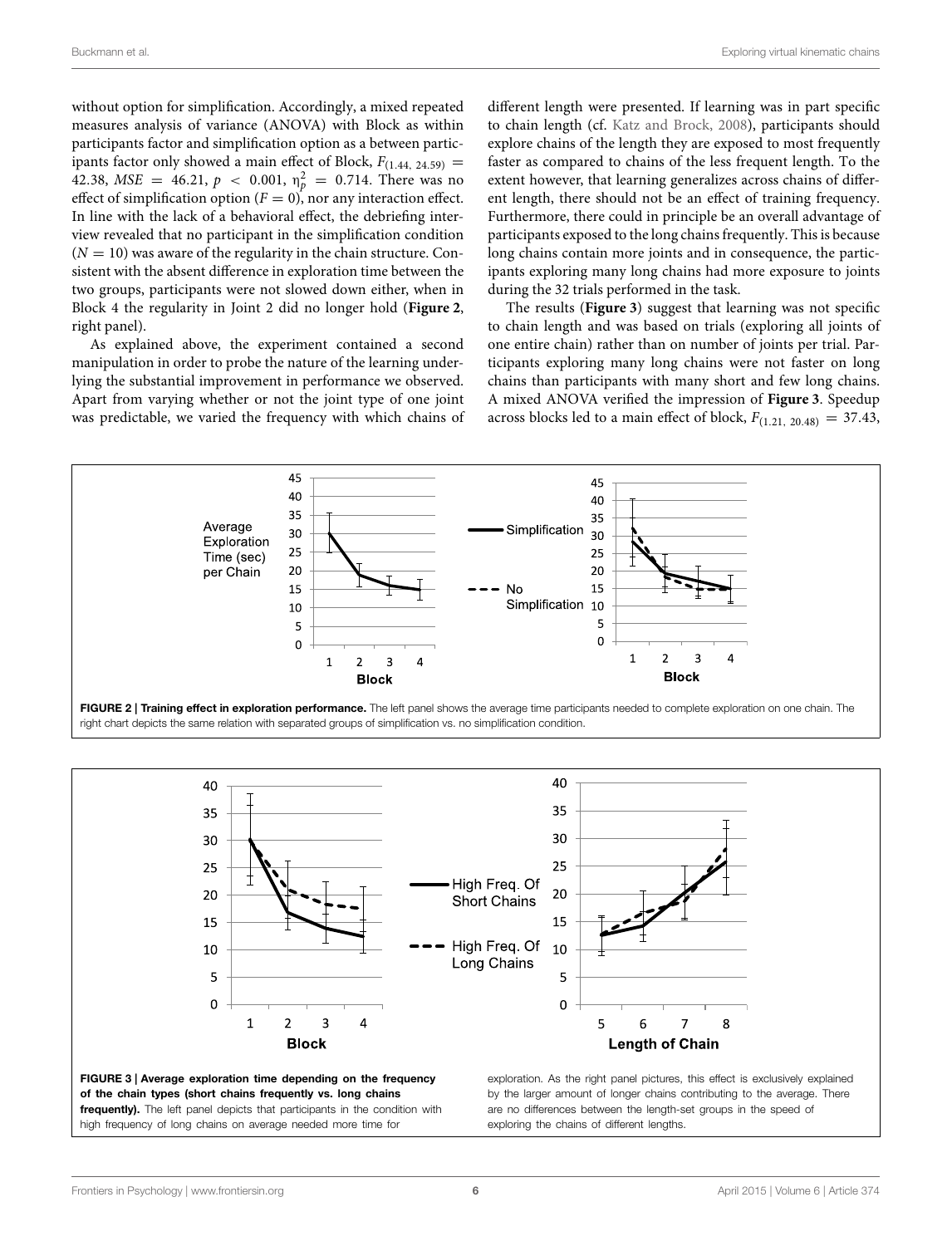$MSE = 718.86, p < 0.001, \eta_p^2 = 0.69.$  As trials with longer chains led to longer exploration times as compared to trials with shorter chains, we obtained a main effect of length,  $F_{(2.20, 37.53)} = 14.90$ ,  $MSE = 415.85, p < 0.001, \, \eta_p^2 = 0.47.$  However, exploration time did not differ for participants exploring many long vs. many short chains,  $(F = 0.20$  for the between group effect of length-set). No interaction was found (**[Figure 3](#page-5-1)**). Though participants with a high frequency of long chains had more training material (224 joints vs. 192 joints in total) they were not overall faster. A t-test calculated on the average exploration time per joint between the length-set conditions did not reveal any difference,  $t_{(17)} = 0.033$ ,  $p = 0.974$ .

### Practice Function

Quantitative description of practice gains in exploration performance can be captured by fitting a learning curve. The exact shape of the learning curve is relevant, because it is linked to assumptions in theories of skill acquisition (see below and discussion). One distinction linked to qualitative differences in skill acquisition is whether practice related performance gains confirm to the power law or rather to the negative exponential [\(Heathcote et al., 2000\)](#page-15-28). The most significant difference between the exponential and the power law is the relative learning rate (RLR). While the power function assumes a decreasing RLR, it is constant in the exponential function. A constant RLR means that from trial to trial participants improve performance by the same proportion—relative to the performance gains yet to be reached till the asymptote (e.g., on each trial learn 20% of what remains to be learned). However, many theories of skill acquisition postulated a power law of practice implying a decreasing rather than a constant RLR [\(Newell and Rosenbloom, 1981;](#page-15-29) [Anderson, 1982;](#page-14-1) [Logan, 1988\)](#page-15-17).

A power law learning curve is modeled by  $t = A + B^* N^{-C}$ , where  $t$  is the dependent variable for the time to perform the task,  $A$  the asymptote,  $B$  a constant and  $N$  the number of practice trials. C defines the rate of acceleration with practice. Acceleration is generally negative, i.e., the more trials pass by, the smaller becomes the increase in speed from trial to trial.

To compute the exponential and the power functions we seized the trial-number as the index of practice  $(N)$  and trial-time as the dependent variables. We used the Levenberg-Marquart estimation in PASW 19. In a first step we checked whether the power function would be an adequate description of the data averaged over participants. The regression for exploration time,  $t = 17.04 + 72.21 * N^{-1.23}$ ,  $R^2 = 0.914$ , was described well by a power function regression (**[Figure 4](#page-6-0)**).

The fit of the power law regression to the averaged exploration time data is very good and better than the exponential fit,  $t = 20.38 + 183.8 * e^{-0.975 * N}, R^2 = 0.851$ . However, Heathcote et al. [\(2000\)](#page-15-28) argued that the regression of averaged data favors the power over the exponential function as a statistical artifact and suggest to compute power and exponential regressions for each participant separately. Indeed, when fitting the data of the participants individually, the average  $R^2$  of the exponential function  $(M = 0.58)$  was larger than the one of the power function  $[M = 0.46; t_{(18)} = 3.286, p < 0.01, d = 0.73]$ . This confirms the analysis of [Heathcote et al. \(2000\)](#page-15-28), who found an advantage of the



<span id="page-6-0"></span>FIGURE 4 | Averaged data and the power law regression for the exploration time ( $R^2 = 0.914$ ).

exponential function over the power function in 33 of 40 different data sets with an average improvement in fit of 17%. Our results and Heathcote et al.'s analysis speak for a constant RLR.

#### Components of Exploration Strategies

After considering the practice function, we wanted to describe the exploration behavior on a more specific level. In a next step we analyzed various specific characteristics of the interactions with the chains in isolation (i.e., the strategy components) in order to lay the ground for combined analyses (i.e., the strategies).

#### Hand vs. Hands

The average percentage of right-handed interactions over all participants was 50%, while on average 38% of the interactions were executed with the left hand only and 12% were carried out with both hands simultaneously. A t-test confirmed the dominance of the right hand (all participants were right-handed) over the left hand,  $t_{(18)} = 2.98$ ,  $p < 0.01$ ,  $d = 0.66$ .

#### Use of Force

Pushing and pulling of the chain required both force and coordinated movement. Typically, in the first trials, participants tended to explore the chains very carefully. Each single joint was explored by an interaction of the adjacent links. Participants switched back and forth between applying force to the chain and marking a joint type. With further experience, in many cases, pushing and pulling was massed at the beginning of each trial. Some participants seemed to aim at bringing the chain into a shape where the type of most of the joints could be identified without interacting with it again during the exploration trial.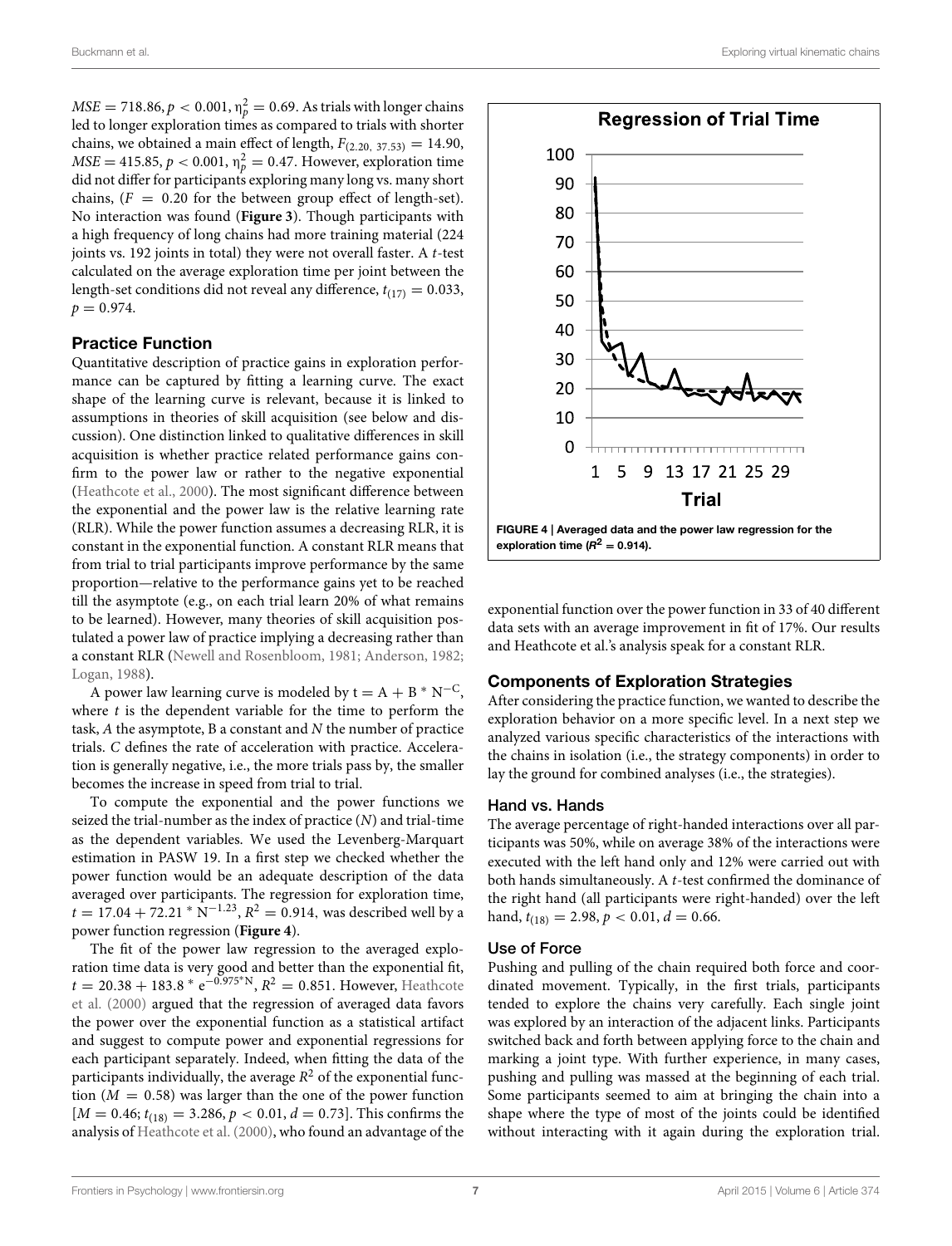Joints were then labeled without strong usage of pushing and pulling, just by the visual inspection of the idle structure. Thus, high force in the beginning of a trial should be related to large movements across the chain which could classify the structure of the chain with respect to many joints. Later in the trial, small forces were necessary to explore the remaining joints. For analysis, each trial was separated into three equal time intervals. Force, as the dependent variable was computed as average percentage of force used per third in each block, so that it added up to 100% for each block. **[Figure 5](#page-7-0)** (upper panel) suggests that from Block 2 onwards participants allocated the largest percentage of the overall force they applied within a trial to the first third of the trial. This was confirmed by a two factorial repeated measures ANOVA. A significant main effect of time-interval,  $F_{(1.28, 23.00)} =$ 8.80,  $MSE = 0.053$ ,  $p = 0.004$ ,  $\eta_p^2 = 0.329$ , and a significant time-interval by block interaction,  $F_{(2.99, 53.90)} = 6.56$ ,  $MSE = 0.014$ ,  $p = 0.001$ ,  $\eta_p^2 = 0.267$ . An independent effect of block could not be computed since each block added up to 100% of force. The results suggest that at first participants used force at

a constant level throughout the trials and then learned to apply force in the beginning of an exploration trial to bring the chain into a shape where the joints could be identified.

### Sequential Interaction with Joints

To allow for comparisons between the chains of different length, we indexed the position of a link relative to the ends of the chain. **[Figure 6](#page-8-0)** shows the relative frequencies for pushing and pulling on the first three and last three links of the chains. The crossing of the two lines illustrates that pushing dominated in the middle part of the chains, while pulling was more prevalent at the outer parts. This behavior was adaptive: Pulling at the ends allowed to stretch the whole chain to reveal the type of many joints while pulling in the middle of the chain would only affect one side of the chain. Conversely, not all links were affected, if the chain was pushed only at one end. Pushing the middle of the chain, however, lead to deformation of the whole structure.

The differences in frequencies are visible in the interaction effect of link position and interaction type,  $F_{(3,66, 65,89)} = 16.48$ ,

<span id="page-7-0"></span>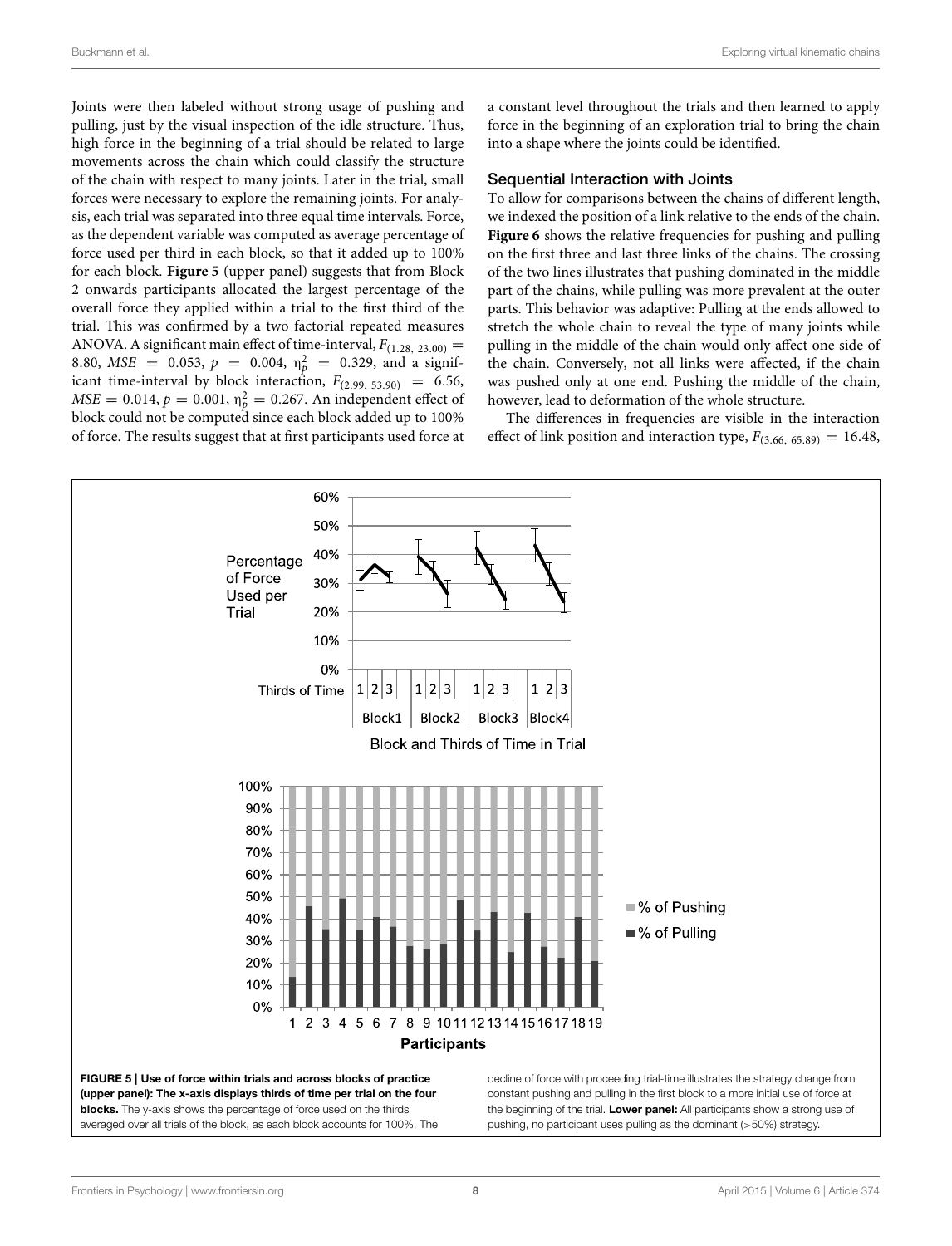

<span id="page-8-0"></span> $MSE$  = 65.89,  $p$  < 0.001,  $\eta_p^2$  = 0.48. There were no main effects of link position ( $F = 1.27$ ) and interaction type ( $F =$ 0.357). Both types of interaction were used on every part of the chain. This fact and the large error bars indicate capacious interindividual differences and show that the different usage of pushing and pulling on the links is a general tendency rather than a dichotomized, stringent strategy.

### In which Order Did Participants Explore the Links of the Chains?

To answers this question, the interaction with the links was analyzed as a function of time. For instance, participants might start pushing or pulling in the middle of the chain and then move outwards. Alternatively, they might explore joint after joint from left to right (or from right to left). In order to quantify the direction and amount of ordering in the sequence, we computed the correlation between (a) the timestamp of the interaction in the trial and (b) the position of the affected joint in the chain individually for each exploration trial in each participant. The positions were numbered from left to right, longer chains ending with higher numbers than shorter chains. In many trials participants either strictly followed the sequential order from right to left or from left to right. The distribution of the correlation over all trials was bimodal (**[Figure 7](#page-8-1)**). Interaction from left to right in sequence would be reflected in a high positive correlation while negative correlations indicate exploration from right to left. The histogram demonstrates that sequential processing was dominant.

### Evaluating Strategy Components

The descriptive analysis above helps us to understand how participants explore the kinematic structures and might help to discuss how to improve robotic exploration behavior. However, the diversity of strategic elements will make it difficult to evaluate their advantage unless we relate them to a measure of efficiency of exploration. Sequential processing, the simultaneous use of both hands or the preferences of pushing might differ with respect to how quickly they lead to the discovery of the structure of the chain in a trial. We first report regression analyses linking the



<span id="page-8-1"></span>different strategy indicators to exploration time per trial. Afterwards we will discuss combinations of strategy indicators that were observed in fast trials. Correlations and regressions were computed over all single trials (i.e., episodes of exploring a single chain) in the data set. As we collected 32 trials from 19 participants, our basis was  $N = 608$  trials.

We used a multiple regression with time till completion of exploration in the trial as the criterion variable. If a strategy indicator shows a negative correlation, this indicates that exploration time is the shorter the more evidence for that indicator was obtained in the trial. The multiple regression method allows us to interpret beta weights of the strategy indicators as singular proportions of variance of the criterion. In contrast to a simple correlation analysis the interrelation between the indicators were partialed out in the criterion. To keep track of the gains of the solitary components, a hierarchical setup with four models was applied. To control for the general learning effect, we included the logarithm of the trial-number as the basic predictor. Analogous to the power and exponential function (**[Figure 4](#page-6-0)**), taking the logarithm leads to a strong effect in the first trials which is reduced with further progress in the experiment. Trial-number's beta therefore should absorb the systematical variance of practice (e.g., getting used to the haptic interface and the task in general). As strategic variables we include (a) the absolute correlation between time-stamp and position of link as an indicator for sequential processing, (b) the average amount of force used on the trial, (c) the percentage of pulling on all interactions (pushing + pulling  $\hat{=}$  100%) and, (d) the percentage of simultaneous use of both hands.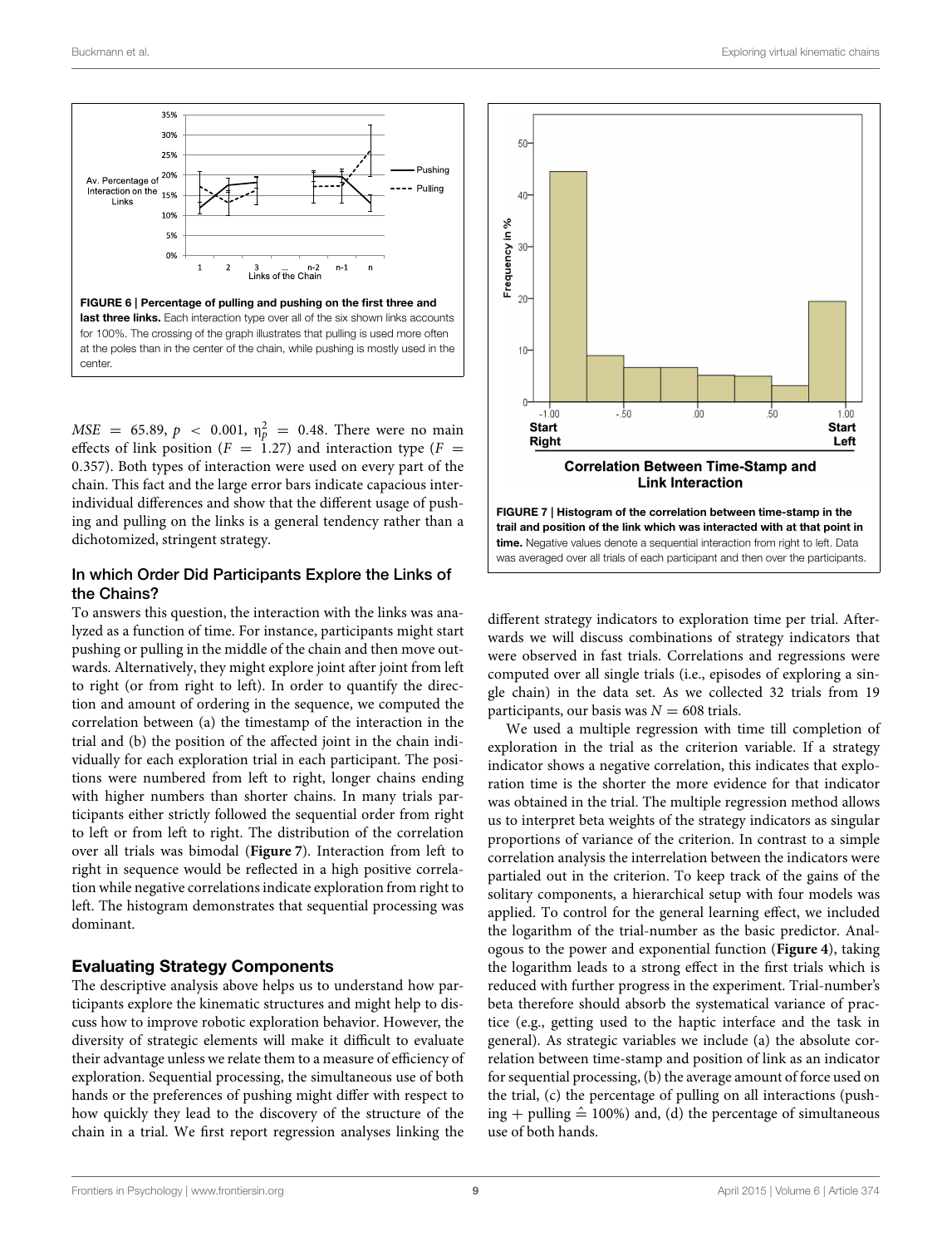The zero order correlations (**[Table 1](#page-9-0)**) of all predictors show the isolated role of the trial-number. Log trial-number correlated only weakly with the use of force,  $r_{(608)} = -0.1$ ,  $p = 0.02$ . This correlation implies the more efficient and therefore reduced use of force during later trials. The high correlation between the simultaneous use of both hands and use of pulling,  $r_{(608)} = 0.40$ ,  $p < 0.001$ , was also to be expected, because the simultaneous hand use is only an efficient strategy if the chain is stretched through pulling. The additional force which was needed to pull on both sides of the chain was the result of the resistance of the other hand when pulling, and was reflected in the high correlation with the force variable,  $r_{(608)} = 0.63$ ,  $p < 0.001$ .

The hierarchical regression (**[Tables 2](#page-9-1)**, **[3](#page-9-2)**) revealed that each predictor is legitimated by a significant increase in  $\mathbb{R}^2$  from model to model, so we will use the most comprehensive Model including all predictors to describe the results of the regression analysis.

The log trial-number ( $beta = -0.455$ ) had the largest beta weight, since it binds the general learning effect. Force has the second strongest weight (*beta* = 0.261). The positive value indicates that a stronger usage of force slows down the exploration process. The converse argument is that a sparse but concentrated use of force, which reveals information about more than one joint, makes faster exploration possible. Compatible with this finding, the simultaneous use of both hands was associated with a faster exploration (*beta* =  $-0.134$ ). As discussed earlier, this can be explained by the fact that stretching the chain with both virtual hands on the ends, allows to gather information about many joints at the same time. Also, using both hands to push the chain into a shape, where most of the joints could be identified, is a similarly adaptive approach. Yet the general use of pulling was associated positively with the criterion. Since pulling requires more fine-tuned movements, it needs more time ( $beta = 0.115$ ). Sequential processing predicted faster trials ( $beta = -0.135$ ). Likely, we have to take into account that participants were not perfectly adjusted to the handling of the haptic interface after our warm-up phase. The behavior described above might have served to minimize the need for large movements to distant parts of the chain.

While the results have a high face validity and match the informal observations made during the experiment, this regression analysis has several limits. Trials were included in the model without accounting for the variability across participants. However, lending credibility to the current

<span id="page-9-0"></span>

|   |                       | 1       | 2         | з        | 4        |
|---|-----------------------|---------|-----------|----------|----------|
| 1 | Trial-number (log)    |         |           |          |          |
| 2 | Sequential Processing | $-0.03$ |           |          |          |
| 3 | % of Pulling          | 0.05    | $-0.17**$ |          |          |
| 4 | Force                 | $-0.1*$ | $-0.11**$ | $0.42**$ |          |
| 5 | Simultaneous Hand-Use | 0.07    | $-0.30**$ | $0.40**$ | $0.63**$ |

approach, participants did not show highly idiosyncratic strategies. This can be seen in the strong asymmetry of the predictor variables. For instance, the use of both hands was very rare (*Median*  $= 0.06\%$  of all interactions over all trials) and sequential processing was very common, since the median of absolute correlation values linking the joint index to the exploration order was  $r = 0.91$ . This constraint does not allow a precise evaluation of the strategy components within participants, because not all possible exploration strategies were applied by each of them. Also it is debatable if speed is the exclusive relevant operationalization for efficiency. The overall force used per trial would also be a reasonable operationalization in some environments. For instance, robots in remote areas (e.g., space robots) would not need to operate fast but power-saving.

#### <span id="page-9-1"></span>TABLE 2 | Coefficents of the hierarchical regression.

|                | Model                    | beta     | $\mathbf t$      | Sig.      | <b>Collinearity statistics</b> |       |
|----------------|--------------------------|----------|------------------|-----------|--------------------------------|-------|
|                |                          |          |                  |           | Tolerance                      | VIF   |
| 1              |                          |          |                  |           |                                |       |
|                | Trial-Number (log)       |          | $-0.486 -13.768$ | p < .001  | 0.999                          | 1.001 |
|                | Sequential<br>Processing | $-0.145$ | $-4.116$         | p < 0.001 | 0.999                          | 1.001 |
| $\mathfrak{p}$ |                          |          |                  |           |                                |       |
|                | Trial-Number (log)       |          | $-0.462 -13.444$ | p < 0.001 | 0.985                          | 1.015 |
|                | Sequential<br>Processing | $-0.119$ | $-3.460$         | p < 0.001 | 0.975                          | 1.025 |
|                | Forces                   | 0.224    | 6.470            | p < 0.001 | 0.980                          | 1.021 |
| 3              |                          |          |                  |           |                                |       |
|                | Trial-Number (log)       |          | $-0.470 -13.701$ | p < 0.001 | 0.792                          | 1.263 |
|                | Sequential<br>Processing | $-0.107$ | $-3.084$         | p < 0.007 | 0.787                          | 1.271 |
|                | Forces                   | 0.179    | 4.692            | p < 0.001 | 0.955                          | 1.047 |
|                | % of Pulling             | 0.103    | 2.699            | p < 0.001 | 0.890                          | 1.124 |
| 4              |                          |          |                  |           |                                |       |
|                | Trial-Number (log)       | $-0.455$ | $-13.159$        | p < 0.003 | 0.778                          | 1.286 |
|                | Sequential<br>Processing | $-0.135$ | $-3.762$         | p < 0.006 | 0.493                          | 2.027 |
|                | Forces                   | 0.261    | 5.431            | p < 0.001 | 0.999                          | 1.001 |
|                | % of Pulling             | 0.115    | 2.997            | p < 0.001 | .999                           | 1.001 |
|                | Simultaneous<br>Hand-Use | $-0.134$ | $-2.778$         | p < 0.001 | 0.988                          | 1.013 |

#### <span id="page-9-2"></span>TABLE 3 | Summary for all regression models.

| Model          | $R^2$ | $R^2$ Change | Significance of change |
|----------------|-------|--------------|------------------------|
|                | 0.254 | 0.254        | p < 0.001              |
| 2              | 0.303 | 0.049        | p < 0.001              |
| 3              | 0.311 | 0.008        | $p = 0.007$            |
| $\overline{4}$ | 0.32  | 0.009        | $p = 0.006$            |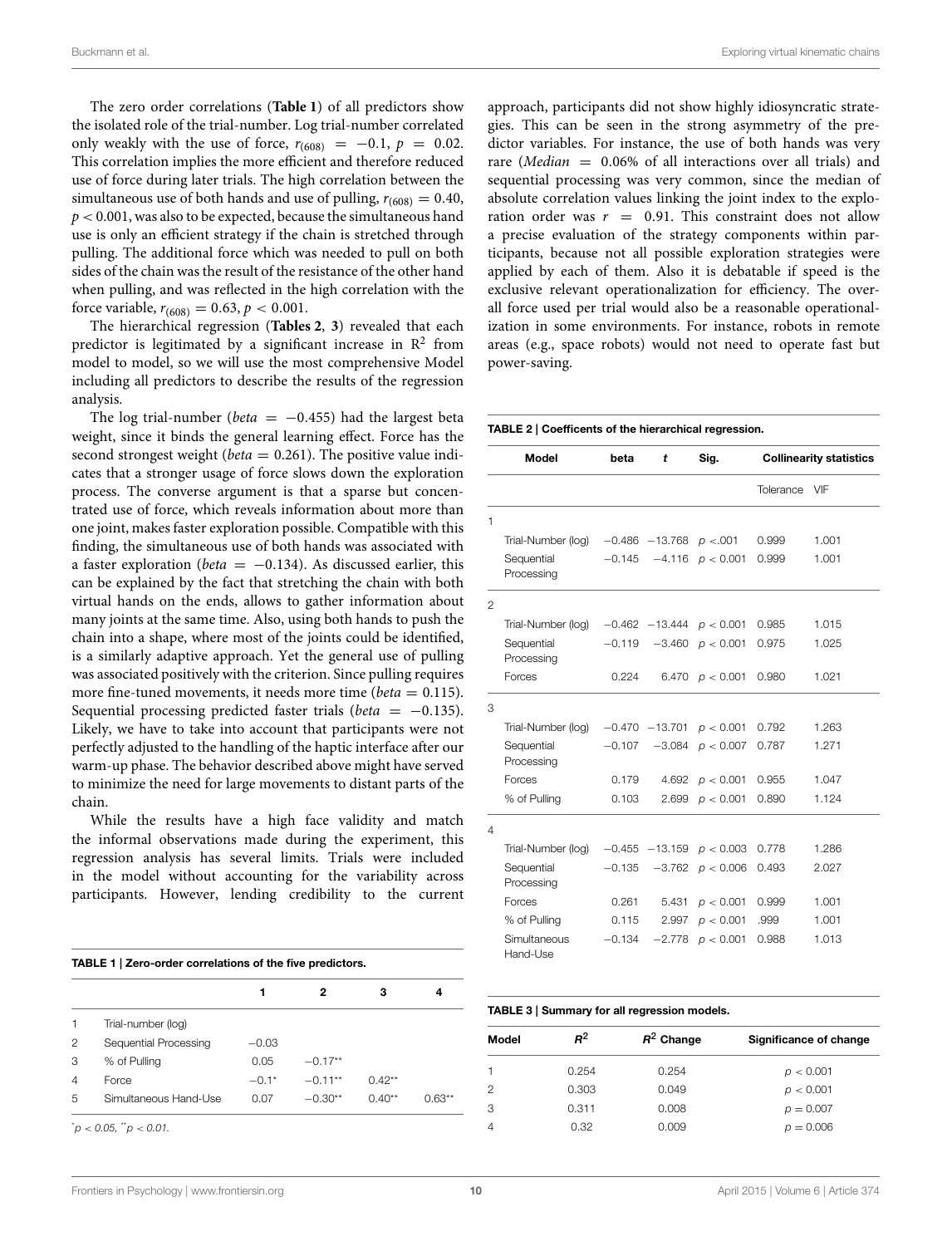Reliability and accordingly error-proneness can also be beheld as measures of the quality of strategies. The more experience the participants gained, the less deformation of the chain was used to mark a joint. A very slight bend was often enough to recognize a joint as revolute. For instance, we observed that participants sometimes tended to mark a joint incorrectly instead of examining it by pushing and pulling. This happened most frequently with revolute joints, falsely marked as rigid because no bend was visible in the shape of the chain. Certainly this error-proneness is associated with strategy components, for instance the intense use of force on every joint expulses misinterpretation on little information about joints.

#### Identifying Strategies Based on Components

The multiple regression highlighted the importance of the four different strategy components. Sparse use of force, sequential processing, less pulling behavior and simultaneous hand-use all seem to be adaptive strategy components accelerating exploration behavior. However, only through the combination of the predictors, the definition of strategies becomes possible. For instance, high percentage of pulling is not a strategy for itself, but only a component, which can be included in several strategies. To unfold all strategies, we dichotomized the four predictors by median split and created a table with every possible combination (**[Table 4](#page-10-0)**, 0 accounting for below median, 1 for above median). The table is ordered by exploration time, so that the most successful strategies are listed first with low strategy numbers. The number of trials which reckon among the pattern of the predictors are displayed, as well as the average trial-number, accounting for the stability and difficulty of the strategy. The average trialnumber is computed by averaging the trial-number of all trials

#### <span id="page-10-0"></span>TABLE 4 | Exploration strategies

assigned to the respective strategies. Therefore, a high number denotes a difficult strategy that was only used in the later trials, while a low number implies simple or ineffective behavior, which was abandoned with further experience. We excluded combinations of predictors, if the average trial-time was not interpretable because of a too small subset (**[Table 4](#page-10-0)**, crossed cells).

The excluded cells (strategies 1 and 3) show that sequential processing does not go along with simultaneous hand use, when sparse force is used. Simultaneous hand use in combination with sparse force is associated with stretching (strategy 3) or pushing (strategy 1) the whole chain to identify all joints at the same time. This process cannot go along with sequential processing, since the chain has to be pulled on both ends at the same time for stretching the whole structure, or pushed in the middle part to reveal all joints. Moving the whole chain in the beginning of the trial, so that the joint types can be directly derived from the shape, is an adaptive and efficient strategy, as discussed before. Strategies 2, 4, and 6 all account for this initial "shaping" and show fast exploration time: Strategy 2 denotes pushing the chain with both hands, strategy 4 stands for pulling the chain with both hands at the ends of the structure and strategy 6 is described by pushing the chain with one device. The average trial-number is rather high for strategies 2 and 4 (20.00, 21.86), indicating comparatively high difficulty.

Another successful strategy was exploring the chain strictly sequentially by interacting with single joints or at least with several parts of the chain successively in sequential order. Strategy 5 depicts this strategy with a low use of force, Strategy 8 with a high use of force. Force is necessary to reveal the properties of the joints, nevertheless a reduced usage of force on sequential processing of the chain is associated with fast exploration (16.40

| Strategy-      | Sequential     | Force       | % of Pulling   | <b>Simultaneous</b> | Average trial-time | <b>CI</b>  | Average      | Number of |
|----------------|----------------|-------------|----------------|---------------------|--------------------|------------|--------------|-----------|
| number         | processsing    |             |                | hand-use            | in sec             |            | trial-number | trials    |
| $\overline{+}$ | $\ddagger$     | 0           | $\Theta$       | $\ddagger$          | 44.94              | ±1.92      | 17.33        | a,        |
| $\overline{c}$ | $\Omega$       | 0           | 0              |                     | 13.58              | $\pm 2.19$ | 20.00        | 29        |
| a,             | $\overline{+}$ | $\Theta$    | $\overline{+}$ | $^{+}$              | 14.44              | $\pm 2.60$ | 49.00        | a,        |
| $\overline{4}$ | $\Omega$       | 0           |                |                     | 15.12              | $\pm 4.43$ | 21.86        | 14        |
| 5              |                | $\mathbf 0$ | $\Omega$       | 0                   | 16.40              | $\pm 2.20$ | 16.55        | 115       |
| 6              | <sup>0</sup>   | $\circ$     | 0              | 0                   | 17.44              | $\pm 3.67$ | 16.90        | 39        |
| 7              |                | 0           |                | 0                   | 19.70              | $\pm 2.98$ | 18.23        | 53        |
| 8              |                |             | $\Omega$       | 0                   | 19.81              | $\pm 2.78$ | 13.18        | 39        |
| $\mathsf 9$    | <sup>0</sup>   |             | $\Omega$       |                     | 20.10              | $\pm 3.76$ | 17.29        | 34        |
| 10             | <sup>0</sup>   | $\circ$     |                | 0                   | 20.79              | $\pm 5.38$ | 19.66        | 44        |
| 11             |                |             |                | 0                   | 25.95              | $\pm 5.01$ | 17.11        | 38        |
| 12             |                |             | $\Omega$       |                     | 26.43              | ±14.45     | 17.33        | 9         |
| 13             |                |             |                |                     | 34.42              | $\pm 6.44$ | 13.20        | 41        |
| 14             | $\Omega$       |             |                | 0                   | 35.68              | $\pm 9.58$ | 14.10        | 29        |
| 15             | $\Omega$       |             | $\Omega$       | 0                   | 36.48              | ±14.16     | 11.90        | 39        |
| 16             | $\Omega$       |             |                |                     | 36.57              | ±9.10      | 16.36        | 73        |
|                |                |             |                |                     |                    |            |              |           |

All combinations of predictors were defined as independent variables and average trial-time, number of trials and average trial-number as dependent variables. The predictors were dichotomized at their median respectively, 0 accounting for below median, 1 for above median.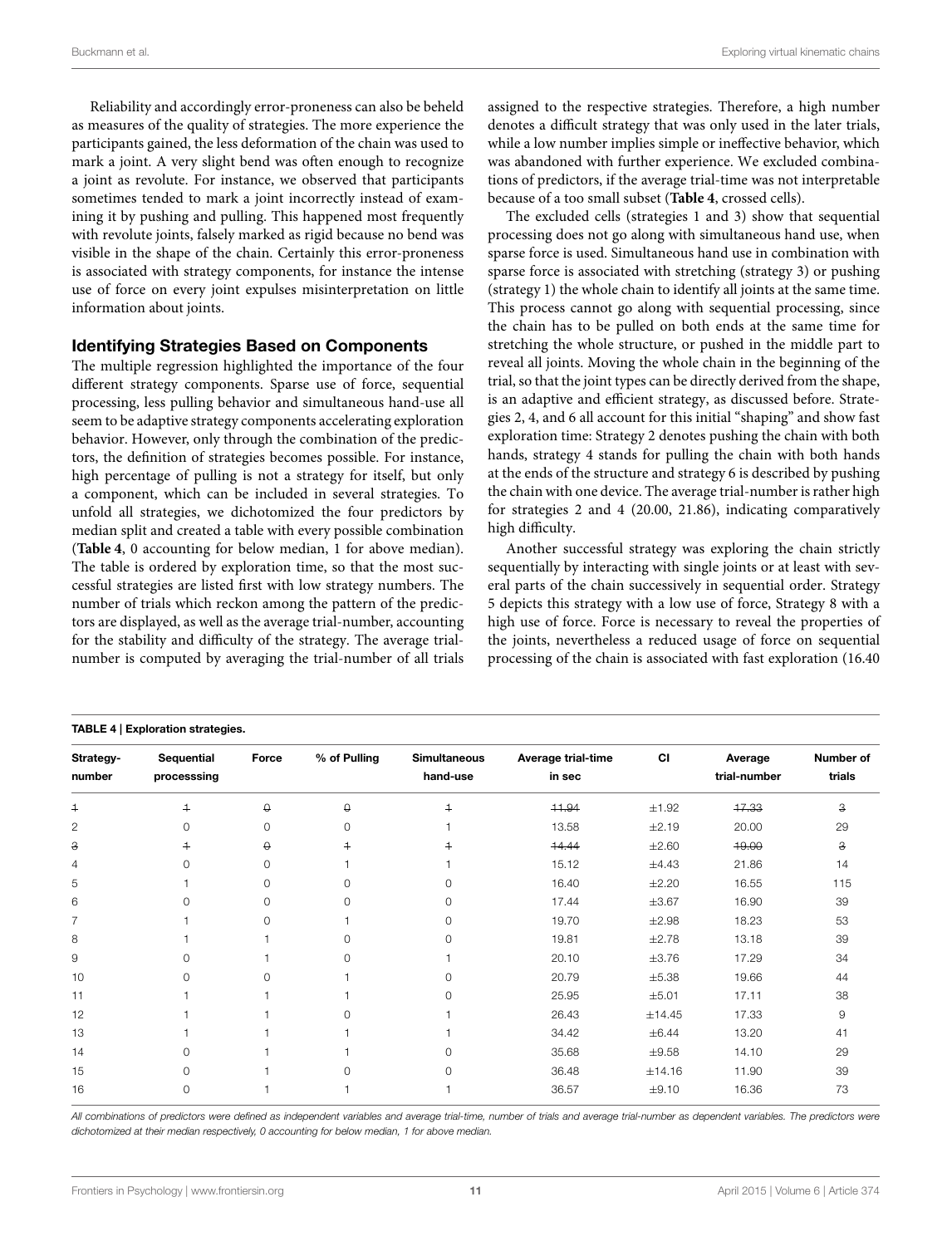vs. 19.69 s). Sequential processing can also go along with pulling, though it affords more time to uncover the structure by pulling several joints (Strategy 7) than by pushing them. Strategies 5 and 7 together are used in 168 trials (∼28% of all trials), which reflect the strong prevalence of these adaptive sequential strategies.

Slow, non-adaptive strategies are found in the bottom part of the table. The most pronounced gap in trial-time is found between Strategies 12 and 13. While sequential processing with both hands and high percentage of pushing is rather fast (Strategy 12: 26.43 s) the enforced usage of pulling slows down processing by 8 s (Strategy 13: 34.42 s). Strategy 13 can be described as pulling two adjacent links to uncover the interjacent joint. This procedure is repeated on every joint of the chain. Though this strategy helps to avoid any marking errors, it is very slow. The last three strategies are even slower, all applying much force and non-sequential processing. The low average trial-number of Strategies 13–15 (13.2, 14.1, 11.9) indicates that these strategies are not robust and were mainly adopted in the beginning of the experiment, when participants had deficient experience with the simulation environment. The last strategy is similar to number 13, though exploration is not sequential and therefore not as systematic, reflected in even slower exploration time.

Force is not only the strongest predictor in the regression besides the trial-number, but also the only one, which can be evaluated without accounting for interactions. Sparse average use of force generally goes along with faster exploration behavior. However, this average does not reveal how the force is applied best along the trial. Strategies 2, 4, and 6 are associated with "shaping" behavior, a concentrated use of force in the beginning of the exploration. On the other hand Strategies 5, 7, and 8 describe sequential processing with a consistent sparse use of force. These two meta-strategies cannot be combined, since shaping the chain is performed at the ends or in the middle of the chain, but not sequentially along the structure. Notwithstanding both strategic concepts are the most promising ways of exploration. While the shaping strategies seem to be most successful, sequential processing can also be a fast way of exploration, provided that not every joint is explored to carefully with both hands or too much force application (comp. Strategies 12–14). Shaping behavior's effectiveness is fostered by simultaneous hand use (Strategies 2–4) while it is obstructive for sequential processing. Though shaping strategies (2, 4, 6) had a slight advantage over sequential processing in the experiment, they were also more difficult for the participants, as reflected in higher average trial-number. Note that since difficult strategies were applied later in the experiment, they may have in part been executed faster, because participants already had gained more experience with the setup (handling the haptic interface etc.). However, choosing the most efficient strategy is part of the learning progress and accounts for the speeding as well, additional to the adaption to the control of the interfaces.

The descriptive analysis of all strategies (**[Table 4](#page-10-0)**) revealed the importance of the interaction of the four predictors. We concluded above, that a sparse average use of force is always adaptive, independent of other strategy components. However, the other simple implications of the multiple regression cannot be sustained: The sequential exploration behavior is not per se beneficial, because it excludes fast "shaping behavior." Reduced pulling is also not generally adaptive as the regression data suggested (*beta* = 0.115). Indeed a comparison between strategies 14 and 15 implies an advantage for pulling behavior. The same principle accounts for the last predictor: Data leads to the assumption that simultaneous hand use is impedimental for sequential strategies, while it fosters the effectiveness of "shaping" behavior (compare strategies 2 and 6).

The negative Spearman rank correlation between the average trial-number and the strategy-number of all 16 strategies,  $r = -0.63$ ,  $p = 0.008$  suggests, that participants learned adaptive but more complex strategies (low strategy-number) with further experience on the experiment (high average trial-number). Nonadaptive strategies, which are characterized by slow and unsystematic exploration behavior would be found in the beginning of the experiment and replaced later by shaping or sequential strategies. To test this assumption, we categorized the strategies as non-adaptive (14, 15, 16), shaping (2, 4, 6, 9, 10) and sequential (5, 7, 8, 11, 12, 13) and tested if the distribution of the strategies' absolute frequencies was dependent of the training block. Since not all participants were able to develop adaptive strategies and their learning progress was very heterogeneous, we decided to test the strategy distribution on the whole sample, not accounting for individual strategy use. The application of shaping strategies increased from 14 trials in Block 1–53 trials in Block 4, while the frequency of sequential strategies was reduced in the second half of the experiment (**[Figure 8](#page-12-0)**). The accordant chi-square test confirmed that the usage of the strategies was dependent on the experience participants already had gained in the experiment,  $X_{(6)}^2 = 16.21$ ,  $p = 0.013$ . This analysis fits the negative correlation of strategies' average trial-number and strategy-number and approves our expectation that shaping was the most difficult and most successful strategy. It was developed later in the experiment and used with increasing frequency because of its efficiency. The rather constant level of non-adaptive strategies in Blocks 2–4 might confuse, since we expected a decline with further experience. It can be explained by the computation of the singular strategies. The median split did not allow a discrete distinction of the strategy components so that many non-adaptive strategies might also reflect behavior, which is very similar to sequential or shaping behavior, as its values on the strategies components might be very close to the median.

Again we want to stress that the interpretations involving causality have to be considered with caution. It is possible that the allocation of exploration behavior to the strategies is mediated by the learning of the controllers. The experience with the haptic devices might have led to a reduced usage of force, which changed the value on a strategic component from below median to above median or vice versa. Thus, the experience with the controls, might imply a putative change in strategies, though participants did not change their exploration strategies.

### **Discussion**

In the current work we studied how humans explore the kinematic structure of chains in a virtual environment by pushing and pulling them bimanually via a haptic interface. In a similar setup [Katz et al. \(2008\)](#page-15-4) showed that virtual agents are able to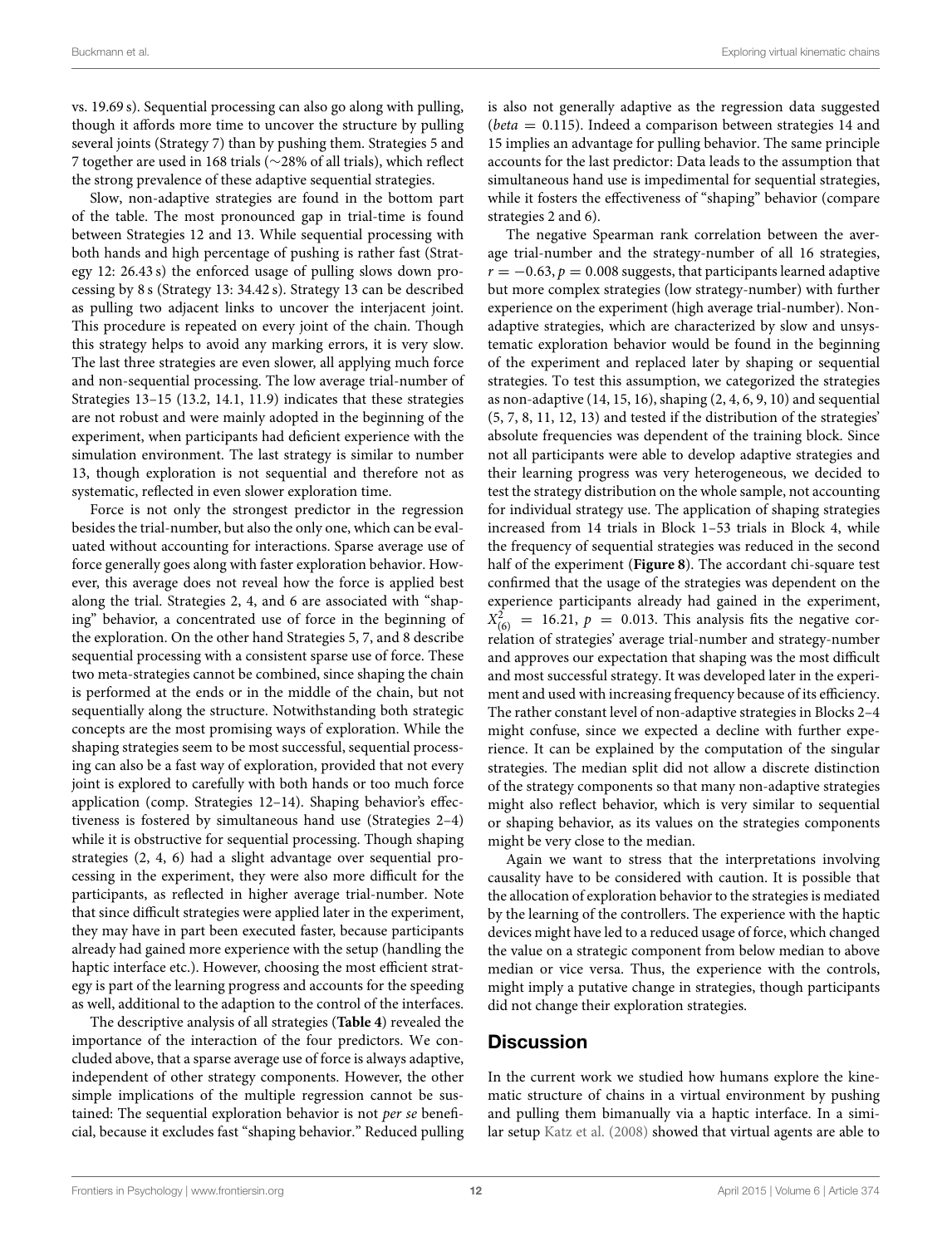

<span id="page-12-0"></span>gather manipulation knowledge and increase speed in the exploration of chain structures. As a first step toward our goal to combine analytic (humans) and synthetic (robots) study of intelligent exploration, we developed means to quantitatively describe human object exploration. For the first time we could identify and integrate qualitative and quantitative gains in exploration practice in a task tapping cognitive- as well as psycho-motor abilities. We observed large practice-related gains in efficiency in terms of time and force used to classify the kinematic structure of the chains. These learning gains generalized across chains differing in length and composition. Improvements followed the practice function suggested by current work on human skill acquisition. Apart from documenting how much was learned (i.e., the size of the exploration learning effect), we also detailed what was learned. On the one hand, we identified strategy components that were associated with efficient (fast) exploration performance: sequential processing, simultaneous use of both hands, low use of pulling rather than pushing, and low use of force. However, only the latter was beneficial irrespective of the characteristics of the other strategy components. Thus, efficient exploration behavior has to be characterized by strategies that simultaneously take into account the abovementioned strategy components.

With practice participants adopted a portfolio of different exploration strategies, allowing for large information gain at the cost of high psycho-motor demands as well as simple-to-execute checking routines. While strategies that were efficient in terms of time and force exerted were used more often with practice, participants did not converge to stereotypical exploration behavior with practice. Neither on the group level, nor on the level of individual participants, the portfolio of strategies was substantially reduced with practice. Rather, participants remained flexible and used multiple exploration ways. In fields as diverse as mental arithmetic in primary school (e.g., [Chen and Siegler,](#page-15-30) [2000\)](#page-15-30), heuristics in multi-reason decision making (e.g., Rieskamp and Otto, [2006\)](#page-15-31), or motor control (e.g., Wolpert and Ghahramani, [2000;](#page-16-5) [Imamizu et al., 2004\)](#page-15-32) probabilistic models of strategy selection have been proposed that lead to practice-related shifts of strategy mixtures rather than to a reduction in strategy variability. For instance, the overlapping waves theory by Siegler and colleagues suggests that old and newly acquired strategies are both used as learning proceeds, so that people can easily fall back on robust and simple calculation strategies in case that newly acquired shortcuts no longer apply. Early on, detailed observations by [Muenzinger \(1928\)](#page-15-33) have shown that even simple lever presses do not become stereotyped with repeated reinforcement. Applying reinforcement principles on the level of motor routines (e.g., [Thorndike, 1898/1911\)](#page-15-34) one could have expected that a guinea pig that (by chance) presses a lever with the right food for the first time will use this food more often, if this motor pattern leads to the delivery of a food pellet. While, according to Muenzinger [\(1928\)](#page-15-33), the animals did increase their lever press activity, they did not reduce the portfolio on how to press the lever with practice (e.g., continuing to vary between all feet and the noose to press the lever).

We suggest that it is adaptive to keep a large portfolio of strategies and motor patterns to reach a desired end state (i.e., lever quickly pressed for food delivery or structure of chain object quickly classified). Apart from avoiding local minima in the quality strategies used, variability in means might help to reduce the chance that arbitrary aspects of the situation are bound into the learning episode [\(Ashby et al., 2003;](#page-15-23) [Colzato et al., 2006\)](#page-15-35). Also it might secure a buffer of fallback options to work on a task even when environmental conditions become less stable (poor light, wind, unstable surface) or cognitive and motor resources are reduced by age-related decline or secondary task load (e.g., [Verrel et al., 2009\)](#page-15-21). One can speculated that exploration tasks that include psychomotor interactions involving large degrees of freedom in how to reach an exploration goal might help to avoid mechanization in problem solving [\(Luchins, 1942\)](#page-15-36). While participants working on symbolic paper-and-pencil exploration task tend to stick with the first-best solution that seems applicable throughout the set of problems (e.g., [Wason, 1960\)](#page-16-0), exploration tasks stressing physical interaction with the object might secure that alternative ways of solving the task are maintained. However, flexibility might come at the cost that redundancies in the composition of the task material are less readily acquired and exploited as compared to setups that place minimal demands on psycho-motor control and offer little potential for variability in performing the task (e.g., [Gaschler et al., 2012\)](#page-15-9).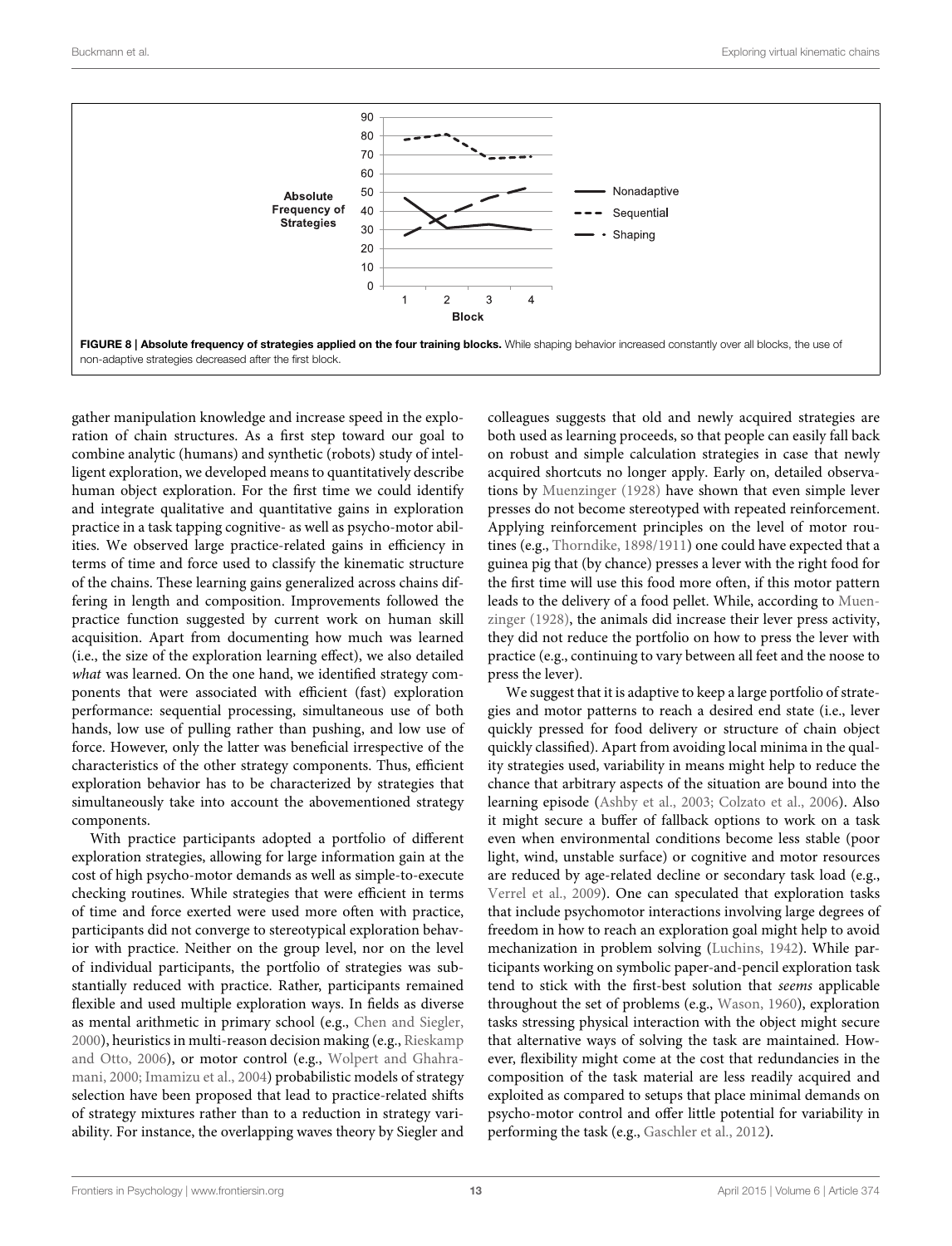Our results suggest that at the same time participants learned (a) how to operate the haptic input device in the virtual environment and (b) where to affect the chains structures how for revealing the properties of the joints. This might explain the very high gains in performance across the first few trials of practice. Perfect separation between these two aspects of acquisition of exploration skills does not seem reasonable, since some strategies (i.e., bimanual pulling) require highly skilled handling of the interface. We presume that learning of controls is most prominent in the beginning of the experiment, while learning of strategies accrues after some experience with the controls. Compared to many other skill acquisition tasks, the current task was rather complex (cf. [Heathcote et al., 2000\)](#page-15-28). The control of the haptic devices was new to the participants and included motor-, sensory,- and cognitive affordances. However, despite task complexity, fitting of practice functions indicated a smooth negative exponential learning process. In line with the decomposition thesis [\(Lee and Anderson, 2001;](#page-15-37) [Anderson, 2002\)](#page-15-24) this suggests that the practice function summarizing the practice-related performance gains of a complex task does not have to be complex itself. Rather, it can be attributed to the improvement of individual components. One qualitative aspect of learning curves is that they represent the diminishing absolute payoff of practice-investment. From the total performance gain that can be achieved through practice, a large part is yielded by the first few practice units. Later units bring about comparatively modest gains. Exponential and power function have the advantage in common that they offer a quantitative description of practice data in line with this reasoning. Exponential practice functions can be derived from a narrow set of assumptions. As [Heathcote et al. \(2000\)](#page-15-28) explained, one need only assume that learning is proportional to the time taken to execute the component in case of a continuous mechanism. First, a component that takes longer to execute presents more opportunity for learning. For instance, a slow motor program in service of exploration offers much opportunity for speedup. Second, as learning proceeds, the time to execute the component decreases. Therefore, the absolute learning rate decreases, resulting in exponential learning. Similarly, for discrete mechanisms, such as chunking, exponential learning can be explained by a reduction in learning opportunity. As responses are produced by larger and larger chunks, fewer opportunities for further composition are available. For instance, small motor patterns in service of exploration that are at first executed serially based on online control, become integrated into higher order patterns. Time-demanding control is no longer necessary for small steps but only for scheduling sets consisting of fixed series of small patterns. Naturally, the opportunities for compilation of small single motor programs into larger ones reduce, as more and more patterns are already chunked.

More assumptions are needed in order to theoretically accommodate a decreasing RLR. For instance, Newell and Rosenbloom [\(1981;](#page-15-29) see also [Anderson, 2002\)](#page-15-24) assumed that chunks are acquired hierarchically and that every time a larger chunk is practiced, this entails practice of its smaller components. Thus, by practicing an exploration motor pattern consisting of single steps, the single steps and the overall pattern are fine-tuned. Furthermore, at least in combinatorial environments, acquisition proceeds ordered by chunk span. No larger span chunk is acquired until all chunks of smaller span have been acquired. An exponential learning curve (constant RLR) instead of a power curve (decreasing RLR) would be readily predicted by Newell and Rosenbloom's view on skill acquisition if the second assumption was altered to the stance that chunks are executed as a single unit and therefore practice only themselves, not their constituents. This modification would fit nicely with Newell and Rosenbloom's claim that the execution time for a chunk is independent of its size. Furthermore, Newell and Rosenbloom's theory (even without the latter modification) only predicts a decreasing RLR in case of a combinatorial environment, while otherwise a constant RLR would be predicted [\(Neves and Anderson,](#page-15-38) [1981\)](#page-15-38) for the chunking mechanism "composition" producing an exponential practice curve. In a combinatorial learning environment larger chunks are encountered less often than smaller chunks.

In conclusion, the finding that individual participant data are fitted best by the exponential function (while aggregate data are fitted best by the power function) are well in line with work questioning the power law of practice. In each trial participants improved by the same proportion relative to the improvements still possible till the asymptote. Likely, improvements resulted from the fact that individual motor patterns in service of exploration became compiled into larger chunks—not that individual motor patterns received considerable amounts of fine-tuning in addition to the compilation. Potentially, practice phases taking several days rather than 45 min, could have helped to identify both kinds of learning processes. Our results are noteworthy, because our task is much more complex as compared to many skill-acquisition tasks for which this phenomenon has been shown before (compare [Heathcote et al., 2000\)](#page-15-28). On the psychomotor level, learning was likely producing performance gains based on improved handling of the haptic interface and haptic and visual processing of the virtual environment. On the cognitive level, participants likely developed knowledge about the kinds of possible joints, their likelihood of occurrence, and their marking color.

The current work provides analytical techniques to describe human exploration behavior quantitatively and qualitatively in a virtual environment that can also be operated by simulated robots. In the future this should allow us to study how efficient human behavior can provide a teaching signal for robot exploration learning and vice versa. Linking human and robot object exploration seems promising as learning and control of exploration behavior can take place on different levels and has complementary weaknesses and strengths. In the simulation study of [Katz et al. \(2008\)](#page-15-4), training on one chain reduced the number of actions to uncover the structure of another chain by 60% compared to an agent without any experience. These results seem rather impressive, though one has to consider that the virtual robots conducted 50 trials on the training chain before exploring the new chain. Also the new chain, to which the manipulation knowledge was transferred to, was very similar to the initial. When the new chain was not only differing from the initial chain in length but in composition of the joints, the transfer effect was very small. Therefore, the manipulation knowledge transfer seems to be rather specific to the chain material. In contrast, the antecedent analysis of human exploration reveals a far more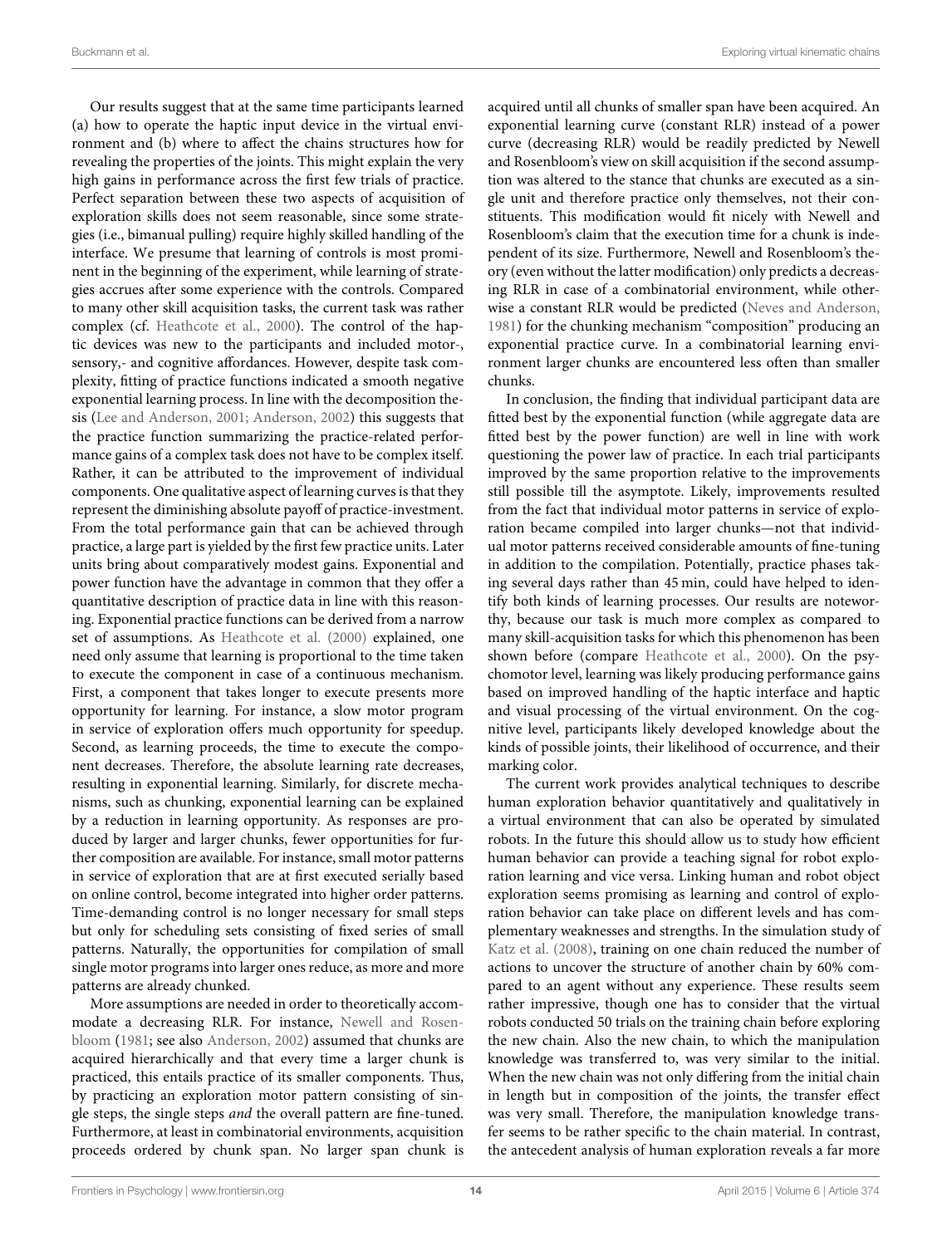general effect of training which is even more significant. To compute it, the average exploration time for the 1st trial (no experience) was compared with the average exploration time of the last trial (experience on 31 different chains). The mean reduction in exploration time was  $83.5\%$  (CI = 72–90%) in our sample. Participants who worked on many long chains, were not faster on these compared to participants exploring many short and few long chains, so that learning was not specific to the length of the chain, but based on the number of trials already completed. This signifies that human learning processes appear to be more effective and more general than learning in a virtual agent since speeding up was not dependent on the specific attributes of the chains.

Humans followed two different main strategies: (1) Sequential exploration from one end to the other, with several interactions along the chain and (2) Shaping behavior, a massed application of force to the chain either pushing it or stretching it, making nearly all joints definable. After this initial interaction, the joints were marked sequentially. Both of the strategies need only sparse memory capacity and a small focus of attention, as only the movement or the position of the joints just interacted with, are regarded in sequential exploration. When shaping behavior is applied to the chain, the joint type is directly derivable from the rearranged state of the whole structure. For instance, bends in the chain indicate revolute joints, while stretched joints can directly be defined as prismatic.

In contrast, the virtual agent does not analyze the status of the joints in their idle positions, but charts the movement of the chain resulting from the interaction and uses this information to determine the kinematic properties. Therefore, the virtual agent can only gather information while the chain is in motion. The simulated robot analyses all joints simultaneously and has no restriction of focus or memory capacity, so a movement which affects as many joints as possible at one time is adaptive for the robot. It is therefore not surprising that the machine learning algorithm learned to push the chain in the middle, because this reveals information about most of the joints. This robot strategy is comparable to human shaping behavior, as it also should affect the whole chain. However humans gather different information, because they focus on the state of the chain and cannot analyze the movement of all joints simultaneously due to attentional constraints. Notwithstanding, shaping strategies offer robots useful implications for interaction. Strategies 2 and 4 (**[Table 4](#page-10-0)**) were the most efficient ones in our dataset. Both are shaping strategies comprising simultaneous hand-use. Pulling the chain at both ends or pushing it simultaneously at two contact points should allow the virtual agent to gather a lot of information because this should lead to an expansive movement of the chain as a response to interaction. Besides shaping behavior, sequential exploration is considered as an efficient human strategy. However, it might not be a successful adaption for robotic exploration behavior, since

# References

<span id="page-14-0"></span>Afonso, A., Blum, A., Katz, B. F. G., Tarroux, P., Borst, G., and Denis, M. (2010). Structural properties of spatial representations in blind people: scanning images sequential interactions often reveal redundant information about a reduced area of the chain not involving movements of all joints.

With the current work we established the basis for studying human and robot object exploration in a common test bed. We suggest that a perspective joining an analytical (experiments in humans) and a synthetic (designing robot exploration) perspective can advance our understanding of object exploration learning. A joint consideration of psycho-motor as well as cognitive challenges in object exploration seems to be crucial to obtain meaningful results. Furthermore, psycho-motor challenges might be employed to maintain flexibility in object exploration so that agents do not run the risk of binding arbitrary context factors into their learning episodes and are not trapped by local minima in exploration efficiency. The virtual environment allows to flexibly pose such psycho-motor challenges in exploration to humans and to log exploration behavior. On the long run, performance of human and (simulated) robot agents can be compared in the same environment. This offers the potential for human-robot interaction in object exploration as well as for blended learning situations. Robots might be provided with exploration routines as well as heatmaps comprising the relative frequency of human actions in the spatial and temporal space of the exploration environment. Conversely, humans can profit from robot support in dangerous or demanding exploration tasks. In establishing the virtual environment as common test bed for human and robot object exploration, we so far neglected some relevant aspects of virtual environments. The extent to which participants feel presence in the virtual environment has been related to immediate reactions in terms of postural control (e.g., [Freeman et al., 2000\)](#page-15-39) and physiological reactions to virtual depth (cf. [Insko, 2003\)](#page-15-40). Feeling of presence has been linked to interindividual differences in ignoring vs. using context information to judge orientation (e.g., [Hecht and Reiner,](#page-15-41) [2007\)](#page-15-41). Likely, human performance in object exploration can be boosted by designing the virtual environment such that feeling of presence is high, because participants can rely more on preexisting fast psycho-motor routines in object exploration and less so on effortful online control of actions in the virtual environment. Later research should thus assess and optimize feeling of presence.

# Acknowledgments

We gratefully acknowledge financial support by the Alexander von Humboldt foundation through an Alexander von Humboldt professorship (funded by the German Federal Ministry of Education and Research). We thank Martin Grund, Sebastian Koch, and Ingo Kossyk for help with setting up the experiment. This work was part of the BA thesis of the first author. It was supported by the Interdisciplinary Laboratory Image Knowledge Gestaltung, Humboldt-Universität, Berlin, Germany.

constructed from haptic exploration or from locomotion in a 3-D audio virtual environment. Mem. Cognit. 38, 591–604. doi: 10.3758/MC.38.5.591

<span id="page-14-1"></span>Anderson, J. R. (1982). Acquisition of cognitive skill. Psychol. Rev. 89, 369–406. doi: 10.1037/0033-295X.89.4.369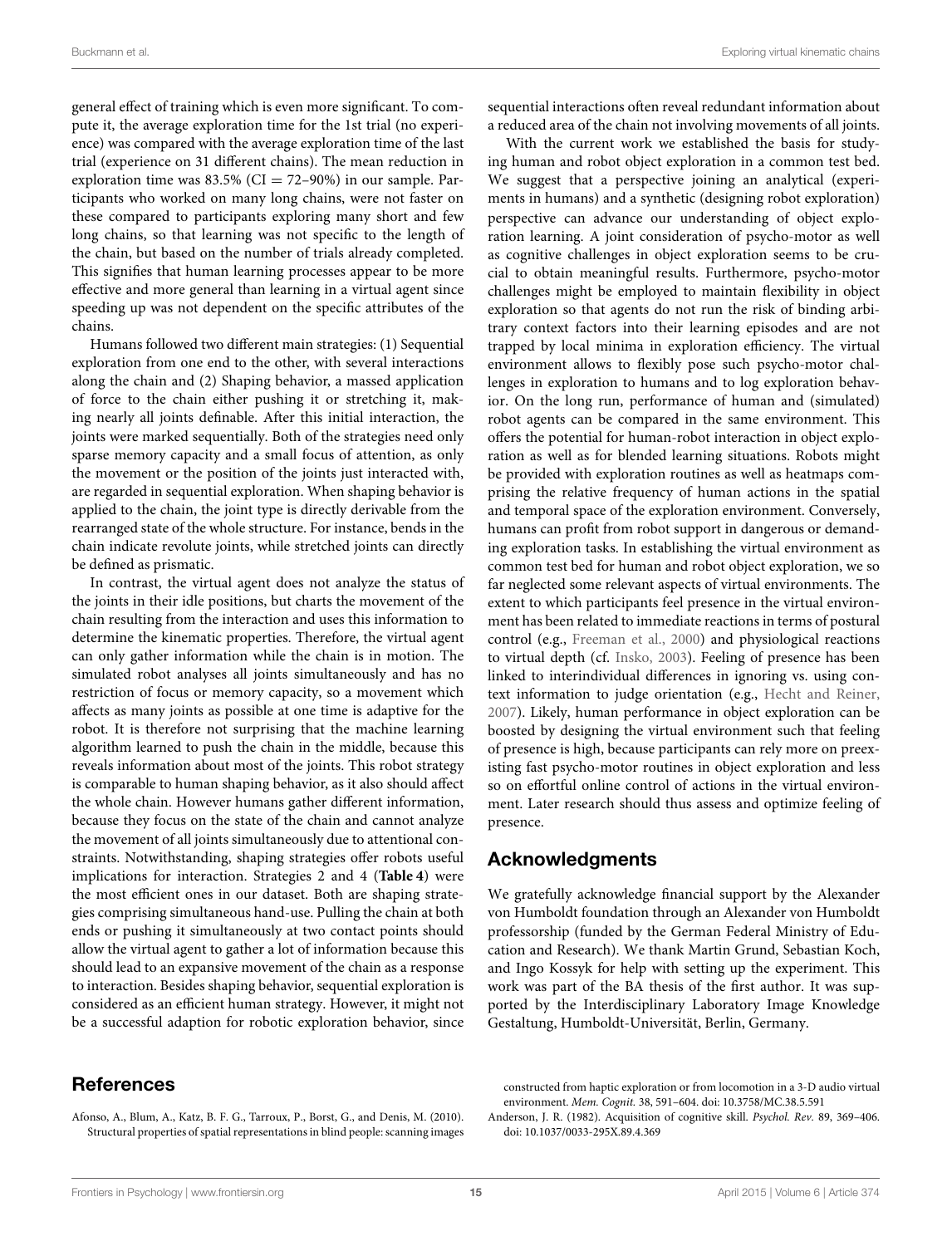- <span id="page-15-24"></span>Anderson, J. R. (2002). Spanning seven orders of magnitude: a challenge for cognitive modeling. Cogn. Sci. 26, 85–112. doi: 10.1207/s15516709cog2601\_3
- <span id="page-15-23"></span>Ashby, F. G., Ell, S. W., and Waldron, E. M. (2003). Procedural learning in perceptual categorization. Mem. Cognit. 31, 1114–1125. doi: 10.3758/BF03196132
- <span id="page-15-22"></span>Butz, M. V., Herbort, O., and Hoffmann, J. (2007). Exploiting redundancy for flexible behavior: unsupervised learning in a modular sensorimotor control architecture. Psychol. Rev. 114, 1015–1046. doi: 10.1037/0033-295X.114.4.1015
- <span id="page-15-30"></span>Chen, Z., and Siegler, R. S. (2000). Across the great divide: bridging the gap between understanding of toddlers' and older children's thinking. Monogr. Soc. Res. Child Dev. 65, i–vii, 1–96. doi: 10.1111/1540-5834.00074
- <span id="page-15-35"></span>Colzato, L. S., Raffone, A., and Hommel, B. (2006). What do we learn from binding features? Evidence for multilevel feature integration. J. Exp. Psychol. Hum. Percept. Perform. 32, 705–716. doi: 10.1037/0096-1523.32.3.705
- <span id="page-15-15"></span>Deimel, R., Eppner, C., Álvarez-Ruiz, J., Maertens, M., and Brock, O. (2013). Exploitation of environmental constraints in human and robotic grasping. Int. Symp. Robot. Res. 1–16. Available online at: [http://www.robotics.tu-berlin.de/fileadmin/fg170/Publikationen\\_pdf/](http://www.robotics.tu-berlin.de/fileadmin/fg170/Publikationen_pdf/isrr2013.pdf) [isrr2013.pdf](http://www.robotics.tu-berlin.de/fileadmin/fg170/Publikationen_pdf/isrr2013.pdf)
- <span id="page-15-39"></span>Freeman, J., Avons, S. E., Meddis, R., Pearson, D. E., and Ijsselsteijn, W. A. (2000). Using behavioural realism to estimate presence: a study of the utility of postural responses to motion stimuli. Presence 9, 149–164. doi: 10.1162/105474600566691
- <span id="page-15-13"></span>Gaissmaier, W., and Schooler, L. J. (2008). The smart potential behind probability matching. Cognition 109, 416–422. doi: 10.1016/j.cognition.2008.09.007
- <span id="page-15-9"></span>Gaschler, R., Katz, D., Grund, M., Frensch, P. A., and Brock, O. (2012). "Intelligent object exploration," in Human Machine Interaction, ed M. Inaki (Intech), 1–26. Available online at: [www.intechopen.com/articles/show/title/intelligent](www.intechopen.com/articles/show/title/intelligent-object-exploration)[object-exploration.](www.intechopen.com/articles/show/title/intelligent-object-exploration) doi: 10.5772/25836
- <span id="page-15-18"></span>Gaschler, R., Marewski, J. N., and Frensch, P. A. (2015). Once and for all – How people change strategy to ignore irrelevant information in visual tasks. Q. J. Exp. Psychol. 68, 543–567. doi: 10.1080/17470218.2014. 961933
- <span id="page-15-14"></span>Gaschler, R., Marewski, J. N., Wenke, D., and Frensch, P. A. (2014a). Transferring control demands across incidental learning tasks – Stronger sequence usage in serial reaction task after shortcut option in letter string checking. Front. Psychol. 5:1388. doi: 10.3389/fpsyg.2014.01388
- <span id="page-15-25"></span>Gaschler, R., Progscha, J., Smallbone, K., Ram, N., and Bilalić, M. (2014b). Playing off the curve –Testing quantitative predictions of skill acquisition theories in development of chess performance. Front. Psychol. 5:923. doi: 10.3389/fpsyg.2014.00923
- <span id="page-15-28"></span>Heathcote, A., Brown, S., and Mewhort, D. J. K. (2000). The power law repealed: the case for an exponential law of practice. Psychon. Bull. Rev. 7, 185–207. doi: 10.3758/BF03212979
- <span id="page-15-41"></span>Hecht, D., and Reiner, M. (2007). Field dependency and the sense of objectpresence in haptic virtual environments. Cyberpsychol. Behav. 10, 243–251. doi: 10.1089/cpb.2006.9962
- <span id="page-15-1"></span>Höfer, S., Lang, T., and Brock, O. (2014). "Extracting kinematic background knowledge from interactions using task-sensitive relational learning," in Proceedings of the IEEE International Conference on Robotics and Automation (ICRA) (Hong Kong). doi: 10.1109/ICRA.2014.6907491
- <span id="page-15-32"></span>Imamizu, H., Kuroda, T., Yoshioka, T., and Kawato, M. (2004). Functional magnetic resonance imaging examination of two modular architectures for switching multiple internal models. J. Neurosci. 24, 1173–1181. doi: 10.1523/JNEUROSCI.4011-03.2004
- <span id="page-15-40"></span>Insko, B. E. (2003). "Measuring presence: subjective, behavioral and physiological methods," in Being There: Concepts, Effects and Measurement of User Presence in Synthetic Environments, eds G. Riva, F. Davide, and W. A IJsselsteijn (Amsterdam: Ios Press), 109–121.
- <span id="page-15-27"></span>Katz, D., and Brock, O. (2008). "Manipulating articulated objects with interactive perception," in Proceedings of the IEEE International Conference on Robotics and Automation (Pasadena, CA), 272–277. doi: 10.1109/ROBOT.2008. 4543220
- <span id="page-15-4"></span>Katz, D., Pyuro, Y., and Brock, O. (2008). "Learning to manipulate articulated objects in unstructured environments using a grounded relational representation," in Proceedings of Robotics: Science and Systems IV (Atlanta), 254–261.
- <span id="page-15-19"></span>Kirsh, D. (1995). "Complementary strategies: why we use our hands when we think," in Proceedings of the Seventeenth Annual Conference of the Cognitive

Science Society, eds J. Moore and J. Fain Leman (Mahwah, NJ: Lawrence Erlbaum Associates), 212–217.

- <span id="page-15-10"></span>Klahr, D., and Dunbar, K. (1988). Dual space search during scientific reasoning. Cogn. Sci. 12, 1–48. doi: 10.1207/s15516709cog1201\_1
- <span id="page-15-5"></span>Klatzky, R. L., Lederman, S. J., and Metzger, V. A. (1985). Identifying objects by touch: an "expert system." Atten. Percept. Psychophys. 37, 299–302. doi: 10.3758/BF03211351
- <span id="page-15-26"></span>Kramer, A. F., Strayer, D. L., and Buckley, J. (1991). Task versus component consistency in the development of automatic processing: a psychophysiological assessment. Psychophysiology 28, 425–437. doi: 10.1111/j.1469-8986.1991.tb00726.x
- <span id="page-15-7"></span>Lederman, S. J., and Klatzky, R. L. (1990). Haptic classification of common objects: knowledge-driven exploration. Cogn. Psychol. 22, 421–459. doi: 10.1016/0010- 0285(90)90009-S
- <span id="page-15-8"></span>Lederman, S. J., and Klatzky, R. L. (2004). Haptic identification of common objects: effects of constraining the manual exploration process. Atten. Percept. Psychophys. 66, 618–628. doi: 10.3758/BF03194906
- <span id="page-15-37"></span>Lee, F. J., and Anderson, J. R. (2001). Does learning a complex task have to be complex?: a study in learning decomposition. Cogn. Psychol. 42, 267–316. doi: 10.1006/cogp.2000.0747
- <span id="page-15-17"></span>Logan, G. D. (1988). Toward an instance theory of automatization. Psychol. Rev. 95, 492. doi: 10.1037/0033-295X.95.4.492
- <span id="page-15-36"></span>Luchins, A. S. (1942). Mechanization in problem solving: the effect of Einstellung. Psychol. Monogr. 54, i–95. doi: 10.1037/h0093502
- <span id="page-15-12"></span>Monge Pereira, E., Molina Rueda, F., Alguacil Diego, I. M., Cano De La Cuerda, R., De Mauro, A., and Miangolarra Page, J. C. (2014). Use of virtual reality systems as proprioception method in cerebral palsy: clinical practice guideline. Neurología 29, 550—559. doi: 10.1016/j.nrl.2011.12.004
- <span id="page-15-33"></span>Muenzinger, K. F. (1928). Plasticity and mechanisation of the problem box habit in guinea pigs. J. Comp. Psychol.8, 45–69. doi: 10.1037/h0074566
- <span id="page-15-38"></span>Neves, D. M., and Anderson, J. R. (1981). "Knowledge compilation: mechanisms for the automatization of cognitive skills," in Cognitive Skills and their Acquisition, ed J. R. Anderson (Hillsdale, NJ: Erlbaum), 57–84.
- <span id="page-15-29"></span>Newell, A., and Rosenbloom, P. S. (1981). "Mechanisms of skill acquisition and the law of practice," in Cognitive Skills and their Acquisition, Vol. 1, ed J. R. Anderson (Hillsdale, NJ: Erlbaum), 1–55.
- <span id="page-15-16"></span>Newell, K. M., Liu, Y.-T., and Mayer-Kress, G. (2001). Time scales in motor learning and development. Psychol. Rev. 108, 57–82. doi: 10.1037/0033- 295X.108.1.57
- <span id="page-15-11"></span>Patsenko, E. G., and Altmann, E. M. (2010). How planful is routine behavior? A selective-attention model of performance in the Tower of Hanoi. J. Exp. Psychol. Gen. 139, 95–116. doi: 10.1037/a0018268
- <span id="page-15-2"></span>Pfeifer, R., Lungarella, M., and Iida, F. (2012). The challenges ahead for bio-inspired 'soft' robotics. Commun. ACM 55, 76–87. doi: 10.1145/2366316.2366335
- <span id="page-15-31"></span>Rieskamp, J., and Otto, P. E. (2006). SSL: a theory of how people learn to select strategies. J. Exp. Psychol. Gen. 135, 207–236. doi: 10.1037/0096-3445. 135.2.207
- <span id="page-15-6"></span>Rosch, E., Mervis, C. B., Gray, W. D., Johnson, D. M., and Boyes-Braem, P. (1976). Basic objects in natural categories. Cogn. Psychol. 8, 382–439. doi: 10.1016/0010-0285(76)90013-X
- <span id="page-15-34"></span>Thorndike, E. L. (1898/1911). Animal intelligence: an experimental study of the associative processes in animals. Psychol. Monogr. 2, i–109. doi: 10.1037/h0092987
- <span id="page-15-0"></span>Vaesen, K. (2012). The cognitive bases of human tool use. Behav. Brain Sci. 35, 203–262. doi: 10.1017/S0140525X11001452
- <span id="page-15-20"></span>Vallée-Tourangeau, F., Euden, G., and Hearn, V. (2011). Einstellung defused: interactivity and mental set. Q. J. Exp. Psychol. (Hove) 64, 1889–1895. doi: 10.1080/17470218.2011.605151
- <span id="page-15-21"></span>Verrel, J., Lövdén, M., Schellenbach, M., Schaefer, S., and Lindenberger, U. (2009). Interacting effects of cognitive load and adult age on the regularity of whole-body motion during treadmill walking. Psychol. Aging 24, 75–81. doi: 10.1037/a0014272
- <span id="page-15-3"></span>Verrel, J., Pologe, S., Manselle, W., Lindenberger, U., and Woollacott, M. (2013). Exploiting biomechanical degrees of freedom for fast and accurate changes in movement direction: coordination underlying quick bow reversals during continuous cello bowing. Front. Hum. Neurosci. 7:157. doi: 10.3389/fnhum.2013.00157